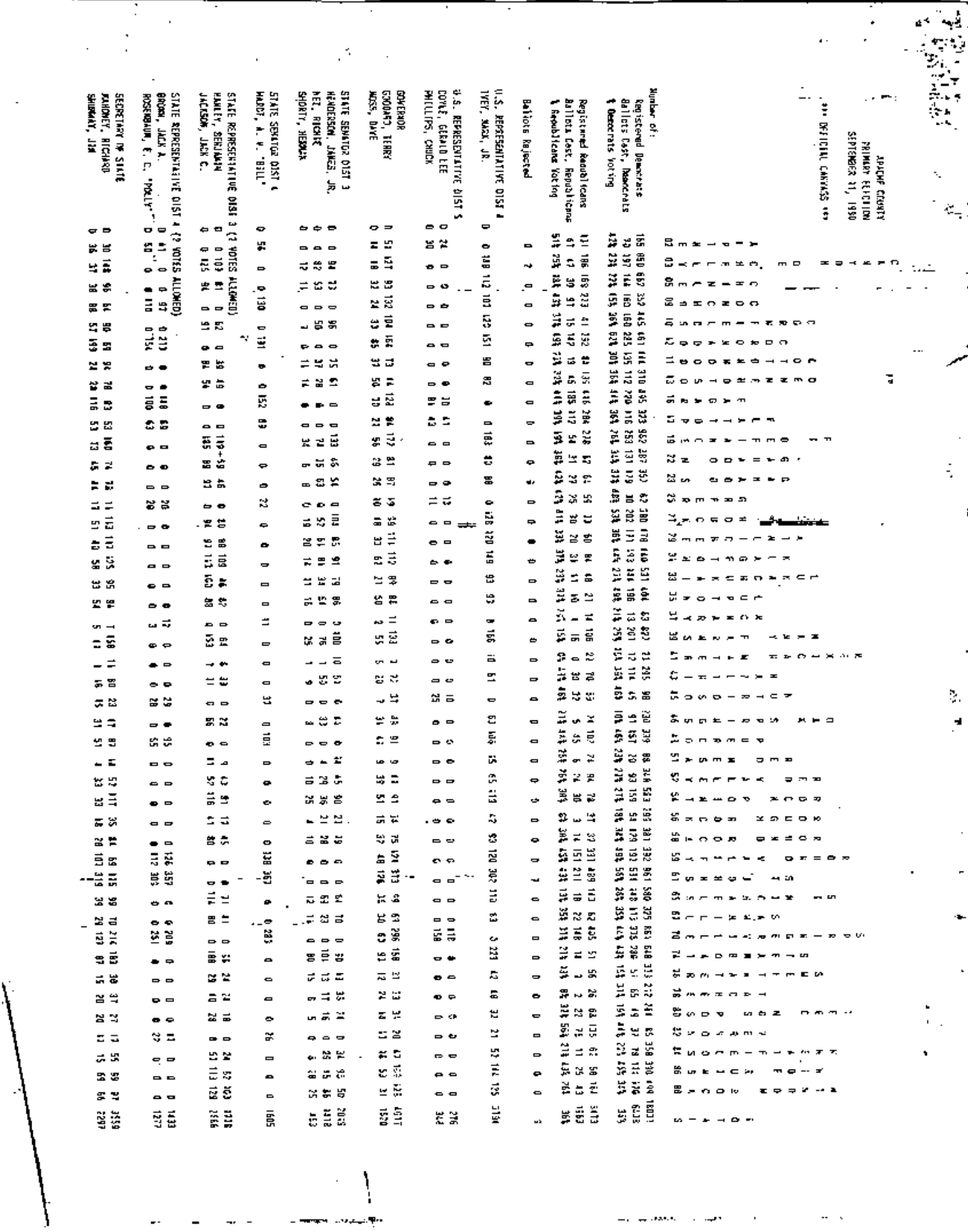|                              |                                                                | وجالق                                                                    |                                                                            |                                                              |                                                 | о.                                                                            |                                                |                                                                                  |                                                        | w                                                                               |                                                   |                          |                                                                                                    |                                                   |                                                                               |                                                         | ٠       |
|------------------------------|----------------------------------------------------------------|--------------------------------------------------------------------------|----------------------------------------------------------------------------|--------------------------------------------------------------|-------------------------------------------------|-------------------------------------------------------------------------------|------------------------------------------------|----------------------------------------------------------------------------------|--------------------------------------------------------|---------------------------------------------------------------------------------|---------------------------------------------------|--------------------------|----------------------------------------------------------------------------------------------------|---------------------------------------------------|-------------------------------------------------------------------------------|---------------------------------------------------------|---------|
|                              | SALANDRO,<br><b>CONSTABLE, TEEE NOS POS</b><br><b>THANKING</b> | STONER, G<br>Beidaie,<br>JUSTICE OF THE PEACE,<br>erem<br>KING (IV)<br>ñ | CONSTIBLE, ST.<br>KAECAER, ROBERT "BOB"<br>BINDING N.<br><b>CHHDL</b><br>Ŝ | ulmera.<br>JUSTLES OF THE PEACH,<br><b>HENRIA</b><br>×<br>ķ, | CONSTARLE.<br>Janes, JaE<br><b>DAIR 20</b><br>고 | YELLOWINGSE, JOHN<br>ASKET,<br><b>JUSTICE OF THE PEACE.</b><br><b>Louispi</b> | CONSTABLE, ROUND VALUEY<br>WATKENS,<br>MONE S. | MELPS.<br>JUSSICE OF THE PEACE, ROWS VALUEY<br><b>ES-2005E</b><br>P,<br>. ADIEL. | JUDGE OF THE SUPÉRIOR<br>Vélison, Michael C.<br>Colici | CLE 90 DF<br>NEZ, WILSON<br>LUMIE.<br><b>RICHARD</b><br>THE SUPERIOR COURT<br>ē | <b>KEPICS, KURCIA</b><br>CORPORATION CONTESTIONER | STATE WINE ENSPECTOR *ND | <b>FISHOP,</b><br>7,<br><b>Superint Highway</b><br>CORMICA, MIKE<br>C. DIAME<br>Ĵ<br><b>Praice</b> | STRAGULAS, GEORGE,<br>STATE TREASURER<br>$\equiv$ | SEGAT, RICHARD 4.<br><b>STAT00</b><br><b>JIONET GENERAL</b><br><b>A101024</b> | Primary filestace, 09/11/90                             | ⇆<br>÷, |
|                              |                                                                | 雷灵                                                                       | ٠                                                                          | ۰                                                            | ٠                                               | <b>PUERCO</b><br>စစ                                                           | $\bullet$                                      | ç                                                                                | o                                                      | ㅁ ᄆ                                                                             | 0                                                 |                          | ⊖ ⊖                                                                                                | ٠                                                 | ۰,                                                                            |                                                         |         |
|                              | o                                                              | . .                                                                      |                                                                            | SMAC<br>⇨                                                    | ٠                                               | $\sim$ $\bullet$                                                              | ĸ                                              | E                                                                                | ٣                                                      | s<br>≝                                                                          | ٣,                                                | <b>BINDICAY</b>          | <b>RESTRUCTION</b><br>- 2                                                                          | Ľ,                                                | x<br>₩                                                                        | ៊ីខ<br>$\mathbf{v} = \mathbf{v}$                        |         |
|                              | Ξ<br>ğ                                                         | Ř<br>$\bullet$ $\bullet$<br>É                                            | ۰                                                                          |                                                              |                                                 |                                                                               | 凸                                              | $\Rightarrow$                                                                    | Ē                                                      | S<br>딵                                                                          | š                                                 |                          | - 5                                                                                                | E                                                 | 류<br>÷                                                                        | 3<br>æ.<br>Đ.<br>$\Rightarrow$<br>$\tilde{\phantom{a}}$ |         |
| $\qquad \qquad \blacksquare$ |                                                                | ÷<br>u š                                                                 | $\blacksquare$                                                             | ۰                                                            | $\qquad \qquad \blacksquare$                    | . .                                                                           | . .                                            | $\Rightarrow$                                                                    | š                                                      | s<br>ዌ                                                                          | $\Xi$                                             |                          | <u>្គ</u> ឆ្នឹ                                                                                     | ş                                                 | 図图                                                                            | G<br><b>E.O</b><br>ᆂ                                    |         |
|                              | ¥                                                              | -1                                                                       | ۰                                                                          | ø<br>÷                                                       | $\blacksquare$                                  | ø<br>$\blacksquare$                                                           | . --                                           |                                                                                  | ĕ                                                      | š<br>×                                                                          | ŭ                                                 |                          | . š                                                                                                | š                                                 | ×.<br>걸                                                                       | 8<br>ಕ ಅ<br><b>C</b><br>写                               |         |
|                              | 0                                                              | . .                                                                      | u                                                                          |                                                              | ٠<br>Ξ                                          |                                                                               | Ξ                                              | ٠                                                                                | ğ                                                      | ĕ<br>÷                                                                          | E                                                 |                          | 룷                                                                                                  | ź                                                 | 변<br>s                                                                        | ರ≖ಖ<br>ಅಅ                                               |         |
|                              | Ξ                                                              | . .                                                                      | ۰<br>۰,                                                                    | $\Rightarrow$<br>¥                                           |                                                 | r e                                                                           | $\Rightarrow$                                  | Ξ                                                                                | Ë                                                      | é<br>霅                                                                          | Ę                                                 |                          | ä<br>ቊ                                                                                             | ś                                                 | 룑<br>e                                                                        | J.<br>$\sim$ $\sim$<br>$\bullet$<br>۰                   | г,      |
|                              | Ξ                                                              | . .                                                                      | 쁘                                                                          |                                                              | ٠                                               | . .                                                                           | $\blacksquare$                                 | ,                                                                                | ᇥ                                                      | m s                                                                             | 畕                                                 |                          | еÊ                                                                                                 | 쎰                                                 | 등록                                                                            | ᅼ<br>∍⇔                                                 |         |
|                              | 13                                                             | Ē<br>٠                                                                   | Φ                                                                          | $\blacksquare$                                               | ٠                                               | $= 0$                                                                         | ۰                                              | ٠                                                                                | ٣                                                      | ٣<br>я                                                                          | B                                                 |                          | 巼                                                                                                  | ≊                                                 | 물물                                                                            | ๘<br>$\blacksquare$<br>z<br>Ŧ                           |         |
|                              | 岊                                                              | ., ë                                                                     | Ξ                                                                          | $\Rightarrow$                                                | $\bullet$                                       | - -                                                                           | ç                                              | U<br>É                                                                           | š                                                      | š                                                                               | 쥳                                                 |                          | ۰<br>Ę                                                                                             | š                                                 | 禁忌                                                                            | ÷<br>≫. m<br>æ<br>କ                                     |         |
|                              | ۰                                                              | . .                                                                      | o                                                                          | ٠                                                            | ۰                                               | - -                                                                           | ã                                              |                                                                                  |                                                        | ۵                                                                               |                                                   |                          | $\Rightarrow$<br>ត្ត                                                                               | ¥                                                 | ស ឌ                                                                           | 5<br>— <del>-</del>                                     |         |
|                              | ٠                                                              | - -                                                                      | ۰                                                                          | e                                                            | ٠                                               | e e                                                                           | 岊                                              | ē                                                                                | 못                                                      | 걸<br>ස                                                                          | 로<br>s                                            |                          | ្ដ                                                                                                 | ã                                                 | ë                                                                             | ᇰ                                                       |         |
|                              | $\Rightarrow$                                                  | . .                                                                      | $\bullet$                                                                  | ٠                                                            | š                                               | Ē,<br>ē                                                                       | $\Rightarrow$                                  | $\blacksquare$                                                                   | Š                                                      | Ë<br>쾓                                                                          |                                                   |                          | š                                                                                                  |                                                   | ₿                                                                             | $ -$<br>$\bullet$<br>∽                                  |         |
|                              | $\bullet$                                                      | - 0                                                                      | $\blacksquare$<br>4                                                        | $\Rightarrow$                                                | ₩                                               | s s                                                                           | $\bullet$                                      | ٠                                                                                | É                                                      | 3 5                                                                             | L                                                 |                          | Ξ.<br>្ដដ                                                                                          | 뚫                                                 | 35 S                                                                          | ಜ≖<br>ဆောင်း                                            |         |
|                              | $\bullet$                                                      | - -                                                                      | $\Rightarrow$                                                              | ۰                                                            | ÷                                               | 8 S                                                                           | ٠                                              | $\blacksquare$                                                                   | š                                                      | <b>프 또</b>                                                                      | Ę                                                 |                          |                                                                                                    | ÷                                                 | x =                                                                           | జ<br>se.<br>$\mathbf{r}$<br>医尿                          |         |
|                              | 0                                                              | . .                                                                      | $\bullet$                                                                  | ¢                                                            | ٠                                               | ه ه                                                                           | ᄓ                                              | ×                                                                                | 급                                                      | ≃<br>ţ.                                                                         | B                                                 |                          | ៷៷                                                                                                 | ¥                                                 | Ξ<br>Ŗ                                                                        | ×<br>双部<br>$\mathbf{r}$<br>$\overline{\phantom{a}}$     |         |
| ᆓ                            |                                                                | - -                                                                      | Φ                                                                          | $\qquad \qquad \blacksquare$                                 | š                                               | -5<br>₽                                                                       |                                                | t                                                                                | ã                                                      | Ξ<br>3                                                                          | Ę                                                 |                          | Ž<br>۰                                                                                             | Ē.                                                | z v                                                                           | ×<br>$\pi$ o $\pi$ . $\pi$<br>$\overline{\mathbf{z}}$   |         |
|                              | 8                                                              | $\bullet$ $\circ$                                                        | ż۲                                                                         | $\overline{a}$                                               | ă,                                              | 쁪<br>ಧ                                                                        | $\blacksquare$                                 | $\Rightarrow$                                                                    | Ë                                                      | $\vec{=}$<br>÷                                                                  | $\ddot{=}$                                        |                          | ٠Ř                                                                                                 | ž                                                 | rš                                                                            | s.<br>×<br>$ \pi$                                       |         |
|                              | 0                                                              | a e                                                                      | ٠                                                                          | $\qquad \qquad \blacksquare$                                 | ã                                               | ă<br>÷                                                                        | $\Rightarrow$                                  | ۰.                                                                               | š                                                      | 료<br>귫                                                                          | š                                                 |                          | Ξ<br>$\overline{a}$                                                                                | É                                                 | $\Xi$ $\Xi$                                                                   | 날<br>$ -$<br>$\Rightarrow$<br>۰                         |         |
|                              | ě                                                              | $\overline{a}$                                                           | ٠                                                                          | ۰                                                            | $\blacksquare$                                  | o e                                                                           | ۰                                              | U                                                                                | Ē,                                                     | 言思                                                                              | Ś                                                 |                          | É<br>-                                                                                             | ē                                                 | g g                                                                           | 出.<br>$\sim$ $\sim$<br>ъ.<br>$\mathbf{r}$               |         |
|                              |                                                                | $\bullet$ $\circ$                                                        | ۰                                                                          | ⋻                                                            | 5                                               | 퓑<br>u,                                                                       | $\blacksquare$                                 | $\bullet$                                                                        | Ë                                                      | 温泉                                                                              | . 큰                                               |                          | $\vec{p}$<br>٠                                                                                     | ₿                                                 | 였죠                                                                            | ₩<br>$-$<br>Ŧ                                           |         |
|                              | $\Rightarrow$                                                  |                                                                          | $\Rightarrow$                                                              | $\blacksquare$                                               | ٠                                               | --                                                                            | u                                              | р                                                                                | H                                                      | - ធ                                                                             | E,                                                |                          | ⇒ ನ                                                                                                | œ                                                 | ٠<br>$\rightarrow$                                                            | w<br>常绿素<br>$\overline{ }$                              |         |
|                              | ۰<br>Ξ                                                         | - 0<br>줔<br>$\Rightarrow$                                                | $\blacksquare$                                                             | $\bullet$                                                    | $\qquad \qquad \blacksquare$                    | . .                                                                           | ٠                                              | $\overline{\phantom{0}}$                                                         | ē                                                      | $\Xi$ $z$                                                                       | É                                                 |                          | $\vec{\mathbf{g}}$<br>٠                                                                            | ÷                                                 | ă<br>군                                                                        | 出<br>. .<br>×<br>×                                      |         |
|                              |                                                                | تہ ہے                                                                    |                                                                            | $\bullet$                                                    | $\bullet$                                       | <u>⇔ ຄ</u>                                                                    | o                                              | $\Rightarrow$                                                                    | Ξ                                                      | س م                                                                             | S                                                 |                          | ≃ ہ                                                                                                | ᇹ                                                 | نہ بن                                                                         | ۵<br>$\times$ n k<br>£                                  |         |
|                              | w                                                              | ᇰᇰ                                                                       | ٠                                                                          | Ξ                                                            | $\sim$                                          | $\Rightarrow$ $\bullet$                                                       | Ξ                                              | £9                                                                               | ⋍                                                      | e s                                                                             | 5                                                 |                          | ᇰᄫ                                                                                                 | ᆯ                                                 | ង ឌ                                                                           | ٠<br>$\sim$ $\approx$<br>$\overline{a}$<br>Į            |         |
|                              | ನ                                                              |                                                                          | $\blacksquare$                                                             |                                                              | Ü                                               | $\bullet$ $\bullet$                                                           | ×                                              | ŝ                                                                                | ×                                                      | a x                                                                             | à                                                 |                          | $-5$                                                                                               | ×.                                                | ភ្ល                                                                           | 긊<br>∈ ⊭<br>$\mathbf{r}$<br>$\overline{\phantom{a}}$    |         |
|                              | ٠                                                              | . .                                                                      | $\Rightarrow$                                                              | 0                                                            | Σ                                               | πċ                                                                            | $\bullet$                                      | -                                                                                | ನ                                                      | 좀 본                                                                             | z                                                 |                          | ᇰᄒ                                                                                                 | Ξ                                                 | * =                                                                           | IJ,<br>$x - c$                                          |         |
|                              | ۰                                                              | . .                                                                      | Ф                                                                          | دە                                                           | ē                                               | E<br>÷,                                                                       | $\qquad \qquad =$                              | $\Rightarrow$                                                                    | Ξ                                                      | Ξ<br>호                                                                          | ₹                                                 |                          | ្ធ ឆ្ន                                                                                             | ţ                                                 | r z                                                                           | =<br>$=$ $\infty$<br>m<br>$\mathbf{v}$                  |         |
|                              | ۰                                                              | $\overline{ }$                                                           | ᇰ                                                                          | $\Rightarrow$                                                |                                                 |                                                                               | $\Rightarrow$                                  | ٠                                                                                | Ξ                                                      | I in                                                                            | Ξ                                                 |                          | - 3                                                                                                | Б,                                                | õ<br>$\overline{\phantom{a}}$                                                 | 2072                                                    |         |
|                              | ÷                                                              | - ÷                                                                      | $\Rightarrow$                                                              | 0                                                            | ٠                                               | - 5                                                                           | $\bullet$                                      |                                                                                  | z                                                      | ಲಿ ಪ                                                                            | œ,                                                |                          | پ                                                                                                  | 땂                                                 | ÷.<br>盲                                                                       | ងឹមគ្នា គ                                               |         |
|                              | ă                                                              | ᇂ보<br>료                                                                  | $\Rightarrow$                                                              | ٠                                                            | ٠                                               | - -                                                                           |                                                | $\blacksquare$                                                                   | 륯.                                                     | ల్ క                                                                            | ÿ.                                                |                          | L is                                                                                               | Ξ                                                 | r s                                                                           | ¥*noæ                                                   |         |
|                              | Ē.                                                             |                                                                          | 8                                                                          |                                                              | Φ                                               | o e                                                                           | ت                                              | P.                                                                               | ä                                                      | 불특                                                                              | C                                                 |                          | $\sim$ $\approx$                                                                                   | ÷                                                 | ង ម                                                                           | ងឹទ≡ត្ឆ                                                 |         |
|                              | Ξ                                                              | $\bullet$ $\ddot{\circ}$                                                 | ⇔                                                                          | $\blacksquare$                                               | ⋼                                               | - -                                                                           | Ξ                                              |                                                                                  | ã                                                      | s in                                                                            | 흜                                                 |                          | ្ន                                                                                                 | 쁙                                                 | ងន                                                                            | 55<br>0.55.27                                           |         |
|                              | 嵩                                                              | .ã                                                                       | r.                                                                         | ⇨                                                            | $\blacksquare$                                  | $\bullet$ $\Box$                                                              | Ġ,<br>$\vec{\mathbf{5}}$                       | $\Rightarrow$<br>忌                                                               | g                                                      | 59                                                                              | ē                                                 |                          | $\equiv \vec{x}$                                                                                   | ğ                                                 | ಕ ಕ                                                                           | s<br>$\epsilon$ is                                      |         |
|                              | ۰                                                              | . .                                                                      |                                                                            | ç                                                            | ٠                                               | - -                                                                           |                                                |                                                                                  | Ę                                                      | şg                                                                              | ă                                                 |                          | ្ធដូ                                                                                               | t.                                                | - 38                                                                          | Þ                                                       |         |
|                              | $\blacksquare$                                                 | - -                                                                      | ≃                                                                          | Ş                                                            | ь                                               | o e                                                                           | ٠                                              | ۰                                                                                | ā                                                      | s a                                                                             | ž                                                 |                          | ڇَ ت                                                                                               | . ដ                                               | r z                                                                           | $\rightarrow$ $\omega$                                  |         |
|                              | o                                                              | <b>.</b> .                                                               | $\Rightarrow$                                                              |                                                              | $\vec{a}$                                       | 25                                                                            | ۰                                              |                                                                                  |                                                        | ≔ ¤                                                                             | 좂                                                 |                          | e S                                                                                                | ÷,                                                | g g                                                                           |                                                         |         |
|                              | ÷                                                              | <u>. ន</u>                                                               | 8                                                                          |                                                              | 0                                               | $\Rightarrow$<br>ō.                                                           | ۰<br>¥                                         | Ξ<br>넆                                                                           | ٠£,<br>ě                                               | 변율                                                                              | ă                                                 |                          | ្និដ្ឋ                                                                                             | à,                                                | g ș                                                                           |                                                         |         |
|                              | ᇰ                                                              | $\sim$ $\sim$                                                            | o                                                                          | 0                                                            | ۰                                               | • ⇔                                                                           |                                                |                                                                                  | 笔.                                                     | ã s                                                                             | ğ                                                 |                          | ្ធដូ                                                                                               | Ĕ                                                 | ŠĎ,                                                                           |                                                         |         |
|                              | ٠                                                              | $\sim$ $\sim$                                                            | O                                                                          | $\Rightarrow$                                                | č                                               | s s                                                                           | $\blacksquare$                                 | ÷                                                                                |                                                        |                                                                                 |                                                   |                          | $\frac{1}{2}$                                                                                      | 낞                                                 | ≣ ≌                                                                           |                                                         |         |
|                              | ۳                                                              | - ≓                                                                      | 6                                                                          |                                                              | 4                                               | - 0                                                                           | $\Rightarrow$                                  | e٠,                                                                              | Ħ,                                                     | x.                                                                              | 뵳<br>w                                            |                          | <b>ី</b> ដ                                                                                         | K,                                                | $\simeq$ $\simeq$                                                             | ಕ<br>$\Box$ $\rightarrow$ $\rightarrow$<br>$\mathbf{r}$ |         |
|                              | ä,                                                             | - 5                                                                      | 0                                                                          | $\blacksquare$                                               | ٠                                               | - -                                                                           | $\sim$                                         | ç.                                                                               | 誤                                                      | 없 법                                                                             |                                                   |                          | - 5                                                                                                | ÷                                                 | a e                                                                           | 鲁吉米女子                                                   |         |
|                              | ¥                                                              | - ដ                                                                      | $\Rightarrow$                                                              | $\Rightarrow$                                                | $\bullet$                                       | . .                                                                           | $\blacksquare$                                 | ç,                                                                               | à.                                                     | $2\pi$                                                                          | ₩                                                 |                          | - 2                                                                                                | ч                                                 | g g                                                                           | នឹទ្ធកាត់                                               | ï       |
|                              | ۰                                                              | $\Rightarrow$ $\Rightarrow$                                              | $\Rightarrow$                                                              | $\bullet$                                                    | Ü.                                              | --                                                                            | x                                              | ь                                                                                | r.                                                     | u e                                                                             | x                                                 |                          |                                                                                                    |                                                   | ≥ a                                                                           | r.<br>$\sim$ $\pi$ $\pi$                                |         |
|                              | s                                                              | - ≓                                                                      | $\bullet$                                                                  | Ξ                                                            | ٠                                               | $\sim$                                                                        | $\Rightarrow$                                  | o.                                                                               | 급                                                      | 토벌                                                                              | Ŧ<br>gi                                           |                          | <b>÷</b> =<br>្ធ នី                                                                                | 霊<br>ğ                                            | e                                                                             | 8 m s - 1                                               |         |
|                              | ۰                                                              | - -                                                                      | $\blacksquare$                                                             | ÷                                                            | ë                                               | និង                                                                           | ç.                                             | ¢                                                                                | ē.                                                     | ಕೆ ಜ                                                                            | Ę                                                 |                          | ۵É                                                                                                 | ē                                                 | æ d                                                                           | 8 <sub>9</sub> 2 - 2                                    |         |
|                              | ۰                                                              | - -                                                                      | ۰                                                                          | ۰                                                            | ដូ                                              | <b>00 m</b>                                                                   | $\sim$                                         | $\qquad \qquad \blacksquare$                                                     | 题:                                                     | Ëω                                                                              |                                                   |                          |                                                                                                    |                                                   |                                                                               |                                                         |         |
|                              | Ě                                                              | 99                                                                       | Ξ                                                                          | 랱                                                            | :Ē                                              | ş ş                                                                           | 5                                              | Ğ,                                                                               | EICS.                                                  | ËĨ                                                                              | ŝ                                                 |                          | à                                                                                                  | â                                                 | ig E                                                                          |                                                         |         |
|                              |                                                                |                                                                          |                                                                            |                                                              |                                                 |                                                                               |                                                |                                                                                  |                                                        |                                                                                 |                                                   |                          |                                                                                                    |                                                   |                                                                               |                                                         |         |

 $\pmb{\cdot}$ 

ċ,

÷.

÷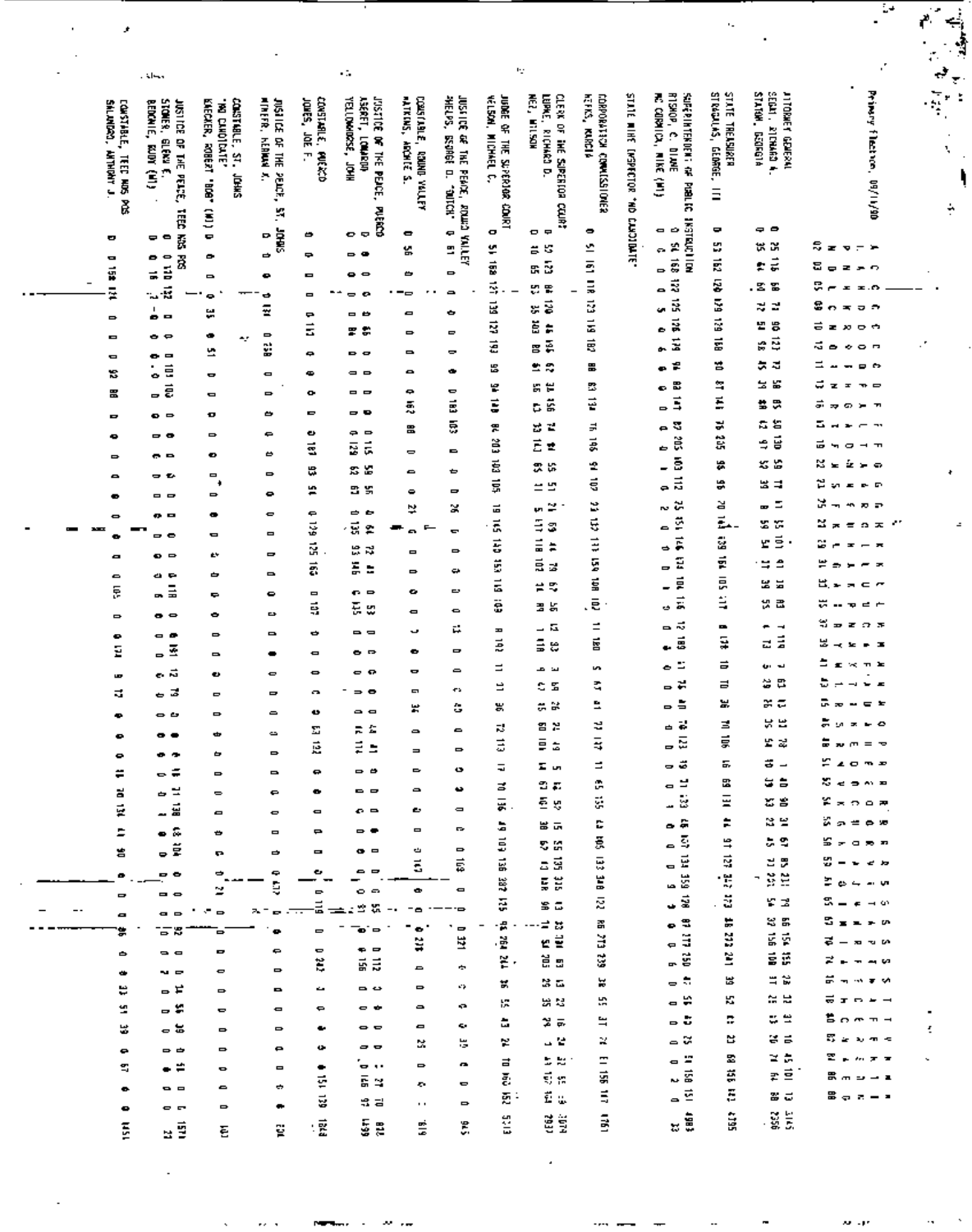|         |                                       |                                                                          |                                                                                                                      |                                                                                                                                                                                                                                                                                                                                                                                                                                                                                        |                                                                                                    |                                                  |                                                          |                                                              |                                                                                              |                                                                                                            |                                                                                              | $\mathbb{Z}_p$<br>۰                |
|---------|---------------------------------------|--------------------------------------------------------------------------|----------------------------------------------------------------------------------------------------------------------|----------------------------------------------------------------------------------------------------------------------------------------------------------------------------------------------------------------------------------------------------------------------------------------------------------------------------------------------------------------------------------------------------------------------------------------------------------------------------------------|----------------------------------------------------------------------------------------------------|--------------------------------------------------|----------------------------------------------------------|--------------------------------------------------------------|----------------------------------------------------------------------------------------------|------------------------------------------------------------------------------------------------------------|----------------------------------------------------------------------------------------------|------------------------------------|
|         |                                       |                                                                          |                                                                                                                      |                                                                                                                                                                                                                                                                                                                                                                                                                                                                                        |                                                                                                    |                                                  |                                                          |                                                              |                                                                                              |                                                                                                            |                                                                                              |                                    |
| Ş,<br>K |                                       |                                                                          | 劇                                                                                                                    |                                                                                                                                                                                                                                                                                                                                                                                                                                                                                        |                                                                                                    | $\frac{1}{2}$ , $\frac{1}{2}$                    |                                                          |                                                              |                                                                                              |                                                                                                            |                                                                                              | $\ddot{\vec{r}}$<br>$\ddot{\cdot}$ |
|         |                                       |                                                                          |                                                                                                                      |                                                                                                                                                                                                                                                                                                                                                                                                                                                                                        |                                                                                                    |                                                  |                                                          |                                                              |                                                                                              |                                                                                                            |                                                                                              | $\sim$ .<br>٠,                     |
|         | Blue 5, 155<br>BOURS, NO<br>מונצזומונ | <b>SCARDS, 200</b><br>BONDS, YES<br>ortstilow 1<br>SPECIAL BOKD ELECTION | UUDS, YICKI L,<br>OLFIS, DALE<br>PRECIADI COMPILITEDIEN, SPAINGERVILLE<br><b>ANGRISTS</b><br>ROBERTSCH, JUDITAL LURT | FROB, RUGH C.<br>PLATE,<br>PLATE, JAN H.<br><b>PATTERSON, ROTH U.</b><br><b>PRECIACT COMMITTEEMEN.</b>                                                                                                                                                                                                                                                                                                                                                                                 | OEAN, KERRY JEY (NI)<br><b>BURLER, OTAWAL L. (MI)</b><br>UCALL, MYRHA B.<br>FREE INCT COMMITTEREN, | HILL, OLN (HI)<br>PRECINCT CORNITEENER, HUTRORSO | THE THERM HERMAN SERVICE<br>PRECISED COMMITTEENER, GREEK | RECHARD, DUA [91]<br>PETERS, VIVIAN<br>FRECINGT COMMITTEEMS, | <b>AIRTING, ALBERT LEE</b><br>KILLINS, HEIR C.<br>ALCHEY,<br>PRECINCT COMPLITELARI, CORDA-DO | CONEE, TRENE<br>CUNEE, REIO<br>PEARNUM, CHAS. H.<br>PRECINCI COMMITTEMEN, CONCHO                           | Friening Election,                                                                           |                                    |
|         |                                       |                                                                          |                                                                                                                      | H VEJLETN                                                                                                                                                                                                                                                                                                                                                                                                                                                                              |                                                                                                    |                                                  |                                                          |                                                              | LENE P.                                                                                      |                                                                                                            |                                                                                              | ъ                                  |
|         | CAMPINE OUTLAN                        | <b>MASTE COLLECTION AND OFSPOSIL</b>                                     | <b>CERNARD</b>                                                                                                       |                                                                                                                                                                                                                                                                                                                                                                                                                                                                                        |                                                                                                    |                                                  |                                                          |                                                              |                                                                                              |                                                                                                            |                                                                                              | ٦                                  |
|         |                                       |                                                                          |                                                                                                                      |                                                                                                                                                                                                                                                                                                                                                                                                                                                                                        |                                                                                                    |                                                  |                                                          |                                                              |                                                                                              | external                                                                                                   |                                                                                              | y.                                 |
|         |                                       |                                                                          |                                                                                                                      | šī.                                                                                                                                                                                                                                                                                                                                                                                                                                                                                    |                                                                                                    |                                                  | ê                                                        |                                                              |                                                                                              |                                                                                                            | pe/il/60                                                                                     |                                    |
|         | ≌ ⊯                                   |                                                                          | 20 20 30<br>P.                                                                                                       | Ð<br>H<br>æ<br>i<br>Est<br>ख                                                                                                                                                                                                                                                                                                                                                                                                                                                           | Ŧ                                                                                                  |                                                  |                                                          | <b>AGE IT'S</b><br>美女                                        | 20, 20<br>۰,                                                                                 | 39 39<br>E                                                                                                 |                                                                                              |                                    |
|         | 5<br>땀                                | ř<br>4                                                                   | Ξ<br>. .<br>e                                                                                                        | . .<br>- -                                                                                                                                                                                                                                                                                                                                                                                                                                                                             | <b>ROUND TALLEY</b><br>٠<br>G,<br>٠                                                                | e                                                | $\Rightarrow$                                            | --                                                           | $\overline{\phantom{0}}$<br>٠                                                                | $\Rightarrow$ $\Rightarrow$<br>$\bullet$                                                                   | s<br>$\equiv$<br>$\mathbf{v}$ $\mathbf{r}$<br>ı.<br>e                                        |                                    |
|         | ē<br>흘                                | <b>DLL CZI USL</b><br>11-27-103                                          | $\bullet$<br>۰<br>- -<br>$\blacksquare$<br>$\overline{a}$                                                            | $- -$<br>$\bullet$<br>--<br>$\bullet$<br>$\blacksquare$                                                                                                                                                                                                                                                                                                                                                                                                                                | . .<br>$\blacksquare$<br>$\blacksquare$                                                            | Ξ<br>۰                                           | ٠<br>42                                                  | 6 6<br>- -                                                   | 0<br>$\Rightarrow$<br>Ξ<br>P                                                                 | $\blacksquare$<br>۰<br>∍                                                                                   | z D<br>٠<br>×.<br>÷<br>上至市                                                                   |                                    |
|         | ផ្ច<br>×                              |                                                                          | . .                                                                                                                  | ٠<br>œ<br>۰<br>∍                                                                                                                                                                                                                                                                                                                                                                                                                                                                       | ₽<br>$\blacksquare$                                                                                | ٠                                                | o                                                        | - -                                                          | $\bullet$<br>Ð                                                                               | ₩<br>Ľ<br>≈                                                                                                | з<br>a.<br>2.5.0                                                                             |                                    |
|         | r                                     | v<br>ä<br>€                                                              | $\bullet$                                                                                                            | ٠<br>۰<br>٠<br>ده                                                                                                                                                                                                                                                                                                                                                                                                                                                                      | ÷<br>$\blacksquare$<br>-                                                                           | ᇰ                                                | $\mathbf{\Xi}$                                           | - -                                                          | o<br>$\blacksquare$                                                                          | ٠                                                                                                          | ᇹ<br>Ł<br>$\frac{1}{2}$                                                                      |                                    |
|         | <b>SS N10</b><br>ä                    | ă<br>ş                                                                   | $\bullet$                                                                                                            | . .<br>--                                                                                                                                                                                                                                                                                                                                                                                                                                                                              | $\blacksquare$<br>o                                                                                | ٠                                                | $\blacksquare$                                           | ہ ج                                                          | Ξ<br>÷<br>霊                                                                                  | $\mathbf{r}$                                                                                               | ಸ<br>$\sim$ $\sim$<br>$\Rightarrow$<br>$\overline{ }$                                        |                                    |
|         | ¥<br>ᢑ                                | ä<br>≐                                                                   | $\bullet$<br>٠                                                                                                       | ده<br>٠                                                                                                                                                                                                                                                                                                                                                                                                                                                                                |                                                                                                    |                                                  | ۰                                                        | . .                                                          | $\bullet$<br>$\mathbf \bullet$                                                               |                                                                                                            | ₿<br>C.                                                                                      |                                    |
|         | ā<br>z<br>ã                           | $\vec{5}$<br>z<br>Ĕ                                                      | $\blacksquare$<br>$\rightarrow$ $\rightarrow$                                                                        | $\blacksquare$                                                                                                                                                                                                                                                                                                                                                                                                                                                                         | $\blacksquare$                                                                                     | ᇰ                                                | ٠                                                        |                                                              | $\Rightarrow$                                                                                |                                                                                                            | ದ<br>æ                                                                                       |                                    |
|         | ã                                     | ¥<br>$\ddot{v}$                                                          | ٠<br>$\rightarrow$ $\rightarrow$                                                                                     | $\bullet$<br>۰                                                                                                                                                                                                                                                                                                                                                                                                                                                                         | $\bullet$<br>$\blacksquare$                                                                        | ٠                                                | Ξ                                                        | . .<br>5 £                                                   | Ð<br>$\blacksquare$                                                                          | 8<br>$\epsilon$<br>c                                                                                       | ᇹ<br>$\overline{\phantom{a}}$<br>ᆂ<br>$\Rightarrow$                                          |                                    |
|         | ⋭<br>분<br>$\vec{a}$<br>œ.             | s<br>g ÷                                                                 | 8 Q<br>$\bullet$<br>ം പ                                                                                              | o<br>$\blacksquare$<br><b></b>                                                                                                                                                                                                                                                                                                                                                                                                                                                         | $\blacksquare$<br>$\blacksquare$<br>0                                                              | ٠<br>٠                                           | ٠<br>٠                                                   | ėв                                                           | ₿<br>$\blacksquare$<br>$\bullet$                                                             | e                                                                                                          | =<br>$\mathbf{r}$<br>ຘ<br>$\overline{\phantom{a}}$<br>e                                      |                                    |
|         | ្គ ឌ                                  | 등 금                                                                      | 0<br>$\Rightarrow$<br>$\blacksquare$<br>$\bullet$<br>▭                                                               | -62                                                                                                                                                                                                                                                                                                                                                                                                                                                                                    | ▭<br>$\blacksquare$<br>e                                                                           | $\blacksquare$                                   | $\Rightarrow$                                            | - -                                                          | ÷                                                                                            |                                                                                                            | z<br>$\blacksquare$<br>$\overline{\phantom{a}}$<br>$\overline{\phantom{a}}$<br>$\Rightarrow$ |                                    |
|         | ₩.                                    | ិដ<br>ស                                                                  | $\blacksquare$<br>$\blacksquare$<br>$\bullet$                                                                        | P<br>Ð                                                                                                                                                                                                                                                                                                                                                                                                                                                                                 | . .                                                                                                | $\mathbf{D}$                                     | $\blacksquare$                                           |                                                              | Ð<br>$\overline{\phantom{a}}$                                                                |                                                                                                            | z<br>ç۰<br>$\equiv$<br>٠                                                                     |                                    |
|         | 분류                                    | ಹ ಜಿ                                                                     | $\sim$ $\sim$<br><b>ES</b>                                                                                           | $\Rightarrow$                                                                                                                                                                                                                                                                                                                                                                                                                                                                          | ٠<br>۰э<br>. .                                                                                     | e                                                | Ξ,                                                       | --                                                           | 0<br>$\sim$                                                                                  | P                                                                                                          | ٧<br>m es<br>m                                                                               |                                    |
|         | ч<br>÷,                               | ង ឌ                                                                      | . .<br>$\bullet$ $\bullet$                                                                                           | e e<br>-                                                                                                                                                                                                                                                                                                                                                                                                                                                                               | $\blacksquare$<br>$\Rightarrow$ $\Rightarrow$                                                      | ت                                                | £.                                                       | ᇢᆯ                                                           | $\Rightarrow$<br>$\equiv$<br>O                                                               | $\blacksquare$<br>$\Rightarrow$<br>$\blacksquare$                                                          | 2<br>$\Rightarrow$ $\pm$<br>Ξ                                                                |                                    |
|         | zŠ                                    | ≌ē                                                                       | $\bullet$ $\bullet$<br>$\blacksquare$                                                                                | $\bullet$<br>C                                                                                                                                                                                                                                                                                                                                                                                                                                                                         | $\blacksquare$<br>$\Rightarrow$ $\Rightarrow$                                                      | $\Rightarrow$                                    | ٠                                                        | $\bullet$                                                    | $\blacksquare$<br>$\blacksquare$                                                             | $\equiv$<br>$\blacksquare$<br>$\blacksquare$                                                               | ፞፞፝፝<br><br>×.                                                                               |                                    |
|         | $\vec{a}$<br>ŧ.                       | ម្មដ្                                                                    | ÷.<br>$\blacksquare$<br>$\bullet$                                                                                    | $\equiv$                                                                                                                                                                                                                                                                                                                                                                                                                                                                               | ۰<br>--                                                                                            | $\Rightarrow$                                    | $\mathbf{\Xi}$                                           | ⇒ ∾                                                          | $\blacksquare$<br>$\bullet$ $\bullet$                                                        | ∍<br>$\Rightarrow$<br>$\blacksquare$                                                                       | ᅛ<br>÷.<br>÷<br>-24                                                                          |                                    |
|         | ÷<br>≍                                | r É                                                                      | $\bullet$ $\bullet$<br>- -                                                                                           | 8 S<br>e e                                                                                                                                                                                                                                                                                                                                                                                                                                                                             | ۰<br>$\bullet$ $\bullet$                                                                           | $\blacksquare$                                   | $\Rightarrow$                                            | $\Rightarrow$ $\Rightarrow$                                  | $\epsilon$<br>セッ                                                                             | $\blacksquare$<br>0<br>$\bullet$                                                                           | ۳<br>$\epsilon$<br>÷<br>5<br>$=$<br>٦r                                                       |                                    |
|         | 5 Y                                   | ≡ ±                                                                      | --<br>$\overline{a}$<br><b>SP</b>                                                                                    | -<br>- 0                                                                                                                                                                                                                                                                                                                                                                                                                                                                               | ---<br>⋼<br>. .                                                                                    | ۰<br>$\overline{a}$                              | ۰<br>E                                                   | - -<br>e e                                                   | $\blacksquare$<br>¢<br>E                                                                     | o<br>$\Rightarrow$                                                                                         | ă<br>ತನ ಕ<br>₩.                                                                              |                                    |
|         | وي س<br>Ŧ,<br>×                       | . .<br>國<br>е                                                            | <b>CR</b><br>$\blacksquare$<br>$\bullet$<br>- -<br>a 6                                                               | $\Rightarrow$<br>$\blacksquare$<br>$\blacksquare$                                                                                                                                                                                                                                                                                                                                                                                                                                      | 8<br>۰<br>Ð                                                                                        |                                                  | $\Rightarrow$                                            | - -                                                          | D                                                                                            | $\qquad \qquad =$<br>$\Rightarrow$<br>$\blacksquare$                                                       | ҍ<br>* *<br>$\overline{\mathbf{r}}$                                                          |                                    |
|         | <b>LD</b>                             | ÷,<br>t                                                                  | <b>KS</b><br>$\Rightarrow$<br>-                                                                                      | . .                                                                                                                                                                                                                                                                                                                                                                                                                                                                                    | ---                                                                                                | ٠                                                | $\Rightarrow$                                            | $=$ $=$                                                      | O<br>o                                                                                       | $\blacksquare$<br>▭<br>-                                                                                   | Þ<br>$\mathbf{r}$<br>Б                                                                       |                                    |
|         | ÷<br>æ.                               | ದ Ω                                                                      | $\bullet$<br>n o<br>0                                                                                                | ယေးမစားမ                                                                                                                                                                                                                                                                                                                                                                                                                                                                               | ---                                                                                                | ۰                                                | Ξ                                                        | $=$ $\blacksquare$                                           | .                                                                                            | ,= = =                                                                                                     | ۵<br><b>-</b><br>- -                                                                         |                                    |
|         | $s = -$                               | 25                                                                       | $\rightarrow$ $\rightarrow$ $\rightarrow$ $\rightarrow$                                                              | ----                                                                                                                                                                                                                                                                                                                                                                                                                                                                                   | $\sim$ $\sim$ $\sim$                                                                               | اس                                               | ٠                                                        | $^{\circ}$                                                   | ---                                                                                          | .                                                                                                          | ទីភ្នាយត                                                                                     |                                    |
|         | a à                                   | ನ ದಿ                                                                     | 0000                                                                                                                 | $\alpha$ = $\alpha$ $\alpha$                                                                                                                                                                                                                                                                                                                                                                                                                                                           | $- - -$                                                                                            | $\bullet$                                        | $\mathbf{r}$                                             | $=$ $-$                                                      | $\sim$ $\sim$                                                                                | ---                                                                                                        | 高氯苯并酯                                                                                        |                                    |
|         | 品 ご                                   | 出售                                                                       | $\bullet$ $\circ$ $\circ$ $\circ$                                                                                    | $-0.5.5$                                                                                                                                                                                                                                                                                                                                                                                                                                                                               | $\Rightarrow$ $\Rightarrow$ $\Rightarrow$                                                          | $\Rightarrow$                                    | $\blacksquare$                                           | $\blacksquare$                                               | P P Q Q                                                                                      | $\bullet$ $\bullet$ $\bullet$                                                                              | $5 - 7 - 7$                                                                                  |                                    |
|         | - 5                                   | - ≑                                                                      | $\bullet$ $\bullet$ $\bullet$ $\bullet$                                                                              | ---                                                                                                                                                                                                                                                                                                                                                                                                                                                                                    | $\blacksquare$                                                                                     | $\bullet$                                        | $\bullet$                                                | $\Rightarrow$ $\Rightarrow$                                  | $\bullet$ $\bullet$ $\circ$                                                                  | $= 7.7$                                                                                                    | Saare<br>មីទទ្យន                                                                             |                                    |
|         | 도 로                                   | $\overline{a}$ =<br>ននី                                                  | $\bullet \bullet \bullet \bullet$                                                                                    | $\begin{array}{cccccccccccccc} \multicolumn{4}{c}{} & \multicolumn{4}{c}{} & \multicolumn{4}{c}{} & \multicolumn{4}{c}{} & \multicolumn{4}{c}{} & \multicolumn{4}{c}{} & \multicolumn{4}{c}{} & \multicolumn{4}{c}{} & \multicolumn{4}{c}{} & \multicolumn{4}{c}{} & \multicolumn{4}{c}{} & \multicolumn{4}{c}{} & \multicolumn{4}{c}{} & \multicolumn{4}{c}{} & \multicolumn{4}{c}{} & \multicolumn{4}{c}{} & \multicolumn{4}{c}{} & \multicolumn{4}{c}{} & \multicolumn{4}{c}{} & \$ | $\blacksquare$                                                                                     | ۰<br>٠                                           | ۰<br>$\bullet$                                           | $\sim$ $\sim$<br>$= 0$                                       | $\bullet$ o $\circ$<br>.                                                                     | $\rightarrow$ $\rightarrow$ $\rightarrow$<br>$\sim$ $\sim$ $\sim$                                          | ដឹមត្រគ                                                                                      |                                    |
|         | 58<br>ື້                              | ಕಾರಿ                                                                     | $\begin{array}{cccccccccccccc} \bullet & \bullet & \bullet & \bullet & \bullet \end{array}$<br>----                  | $\begin{array}{c} \bullet \circ \circ \circ \circ \end{array}$<br>0.000                                                                                                                                                                                                                                                                                                                                                                                                                | .<br>ဗမဂ                                                                                           | $\blacksquare$                                   | ۰                                                        | . .                                                          | $= 0$                                                                                        | $P = P$                                                                                                    | ម៉ឺតប្រទ                                                                                     |                                    |
|         | 3 C                                   | = <b>p</b>                                                               | 00000                                                                                                                | .                                                                                                                                                                                                                                                                                                                                                                                                                                                                                      | $= 0.0$                                                                                            | ٠                                                | $\blacksquare$                                           | - -                                                          | ---                                                                                          | ---                                                                                                        | <b>Wx 8 8 9</b>                                                                              |                                    |
|         | 5 ş                                   | εř<br>$\overline{\phantom{a}}$                                           | 0.000                                                                                                                | $\overline{a}$ $\overline{b}$ $\overline{c}$ $\overline{c}$                                                                                                                                                                                                                                                                                                                                                                                                                            | 55B                                                                                                | అ                                                | $\bullet$                                                | - -                                                          | $\sigma$ $\sigma$ $\sim$                                                                     |                                                                                                            | ង - - - - -                                                                                  |                                    |
|         | ä                                     | e à                                                                      | $\bullet$ $\bullet$ $\bullet$ $\circ$                                                                                | s 6 2 6                                                                                                                                                                                                                                                                                                                                                                                                                                                                                | $\mathbf{L}$ $\mathbf{R}$ $\mathbf{R}$                                                             | $\qquad \qquad \blacksquare$                     | w.                                                       | 모두                                                           | .                                                                                            | $\bullet$ $\bullet$ $\bullet$                                                                              | المواط التالي التلا                                                                          | $\blacksquare$                     |
|         | 통호                                    | a É                                                                      | $\begin{array}{c} \bullet \bullet \bullet \bullet \bullet \end{array}$                                               | 00000                                                                                                                                                                                                                                                                                                                                                                                                                                                                                  | $L \bullet C$                                                                                      | $\Rightarrow$                                    | o                                                        | . .                                                          | $\bullet$ $\bullet$                                                                          | $\bullet$ $\circ$ $\circ$                                                                                  | ង = = - -                                                                                    | ÷.                                 |
|         | x e                                   | 불교                                                                       | ---                                                                                                                  | $D = C$                                                                                                                                                                                                                                                                                                                                                                                                                                                                                | $\sim$ $\sim$ $\sim$                                                                               | $\Rightarrow$                                    |                                                          | $\bullet$                                                    | $- - -$                                                                                      | $P = P$                                                                                                    | ដឹងនាក់គា<br><b>동 - ㅎ ㅎ ㅎ</b>                                                                |                                    |
|         | ăž                                    | 哀慕                                                                       | 空禁思想                                                                                                                 | ----                                                                                                                                                                                                                                                                                                                                                                                                                                                                                   | $P^{\alpha}$                                                                                       | $\mathbf{\Xi}$                                   | ٠                                                        | $\sim$ $\sim$                                                | .<br>$\mathbf{c} \cdot \mathbf{c} =$                                                         | $\bullet$ $\bullet$ $\bullet$<br>$= 0 0 0$                                                                 | 第六六一的                                                                                        | $\vec{x}$                          |
|         | xΞ<br>゠                               | 놓호<br>o e                                                                | $\Rightarrow$ $\Rightarrow$ $\Rightarrow$ $\Rightarrow$<br>$\bullet$ $\bullet$ $\bullet$ $\bullet$                   | ----<br>$- - - -$                                                                                                                                                                                                                                                                                                                                                                                                                                                                      | $\sim$ $\sim$ $\sim$<br>$\sim$ $\sim$ $\sim$                                                       | $\blacksquare$<br>W.                             | <br>€.                                                   | د ٍ د<br>$\sim$ $\sim$                                       |                                                                                              | $\begin{array}{c} \bullet \end{array} \bullet \end{array} \begin{array}{c} \bullet \\ \bullet \end{array}$ | 第六十六回                                                                                        |                                    |
|         | $\frac{1}{2}$                         | 定応                                                                       | 9 5 7                                                                                                                | .                                                                                                                                                                                                                                                                                                                                                                                                                                                                                      | ---                                                                                                | e۶                                               | 8                                                        | $\sim$ $\sim$                                                | 0.02                                                                                         | ---                                                                                                        | ងទែកទម                                                                                       | ٠                                  |
|         | $\equiv$ $\approx$                    | 雲森                                                                       | $-0.00$                                                                                                              | $\mathbf{0}$ $\mathbf{0}$ $\mathbf{0}$ $\mathbf{0}$                                                                                                                                                                                                                                                                                                                                                                                                                                    | P P Q Q                                                                                            | $\Rightarrow$                                    | $\bullet$                                                | $\bullet$ $\bullet$                                          | .                                                                                            | $\rightarrow$ $\rightarrow$ $\rightarrow$                                                                  | 8.                                                                                           |                                    |
|         | ಡಿ ಆ                                  | ಆ ಲ                                                                      | $-0$ $-0$                                                                                                            | ----                                                                                                                                                                                                                                                                                                                                                                                                                                                                                   | കലട                                                                                                | $\Rightarrow$                                    | c,                                                       | $\sim$ $\sim$                                                | ம ஈ ●                                                                                        | $\bullet$ $\circ$ $\bullet$                                                                                | 昂 医心病 化                                                                                      | $\blacksquare$                     |
|         | 31 S                                  | a 2                                                                      | $\bullet$ $\bullet$ $\bullet$ $\bullet$                                                                              | 0.9.9.9                                                                                                                                                                                                                                                                                                                                                                                                                                                                                | ---                                                                                                | ۰                                                | $\Rightarrow$                                            | - -                                                          | .                                                                                            | $  -$                                                                                                      | 男女子母的                                                                                        |                                    |
|         | 62 E                                  | 23 Z                                                                     | $\alpha = -1$                                                                                                        | 0.995                                                                                                                                                                                                                                                                                                                                                                                                                                                                                  | $\blacksquare$ $\blacksquare$ $\blacksquare$                                                       | دټ                                               | $\blacksquare$                                           | $= 5$                                                        | .                                                                                            | $- - -$                                                                                                    | $R - P - R$<br><sup>မွာ</sup> း ⇒ န − ဧ                                                      |                                    |
|         | <b>28</b>                             | sã                                                                       | .                                                                                                                    | ဖေခမယ                                                                                                                                                                                                                                                                                                                                                                                                                                                                                  | ---                                                                                                | $\Rightarrow$                                    | $\Rightarrow$                                            | --                                                           | $\bullet$ $\bullet$ $\bullet$                                                                | $\Rightarrow$ $\leftrightarrow$ $\bullet$                                                                  |                                                                                              |                                    |
|         | ãĕ                                    | 電話                                                                       | 空影医学                                                                                                                 | ន្ននួន                                                                                                                                                                                                                                                                                                                                                                                                                                                                                 | 医出圈                                                                                                | ym.                                              | н.                                                       | a e                                                          | s a B                                                                                        | ಚಿತ್ರ                                                                                                      |                                                                                              |                                    |

 $\omega_{\rm c}$ 

 $\cdot$ 

 $\mathbb{Z}^2$ 

 $\overline{\phantom{a}}$ 

 $\ddot{\phantom{0}}$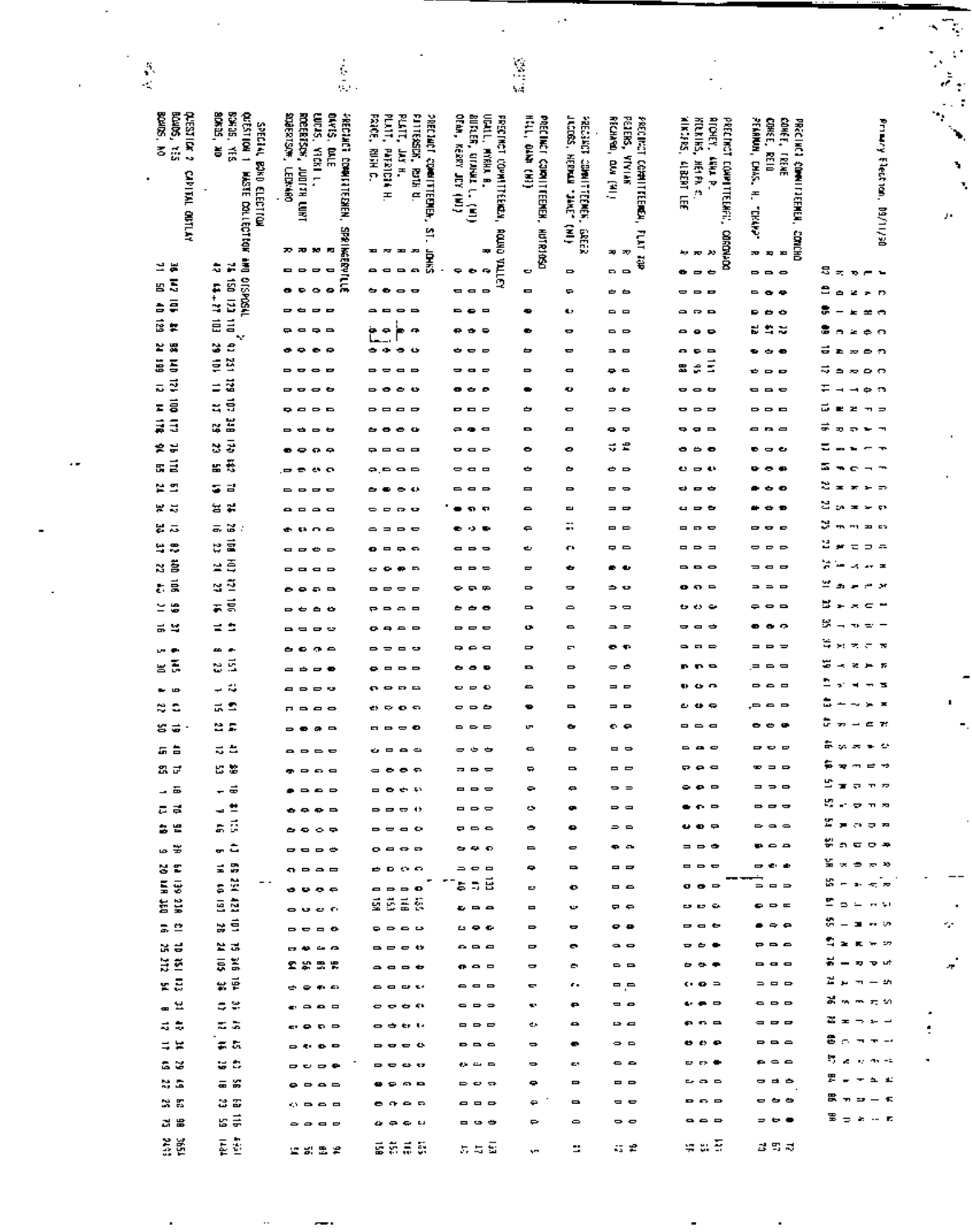|                                         |                                                    |                                                                                                                                                                                                                                                                                                                                                                                                                                                                                        |                                                 |                                        |                                               |                                                     |                                                                 |                              |                                    |                                                           |                                                                    |                                                                                                                         |                                              |                                                                                                    | the control.<br>The control of the control of the control of the control of the control of the control of the control of the c<br>$\sim$ 100 $\mu$ m $^{-1}$ |
|-----------------------------------------|----------------------------------------------------|----------------------------------------------------------------------------------------------------------------------------------------------------------------------------------------------------------------------------------------------------------------------------------------------------------------------------------------------------------------------------------------------------------------------------------------------------------------------------------------|-------------------------------------------------|----------------------------------------|-----------------------------------------------|-----------------------------------------------------|-----------------------------------------------------------------|------------------------------|------------------------------------|-----------------------------------------------------------|--------------------------------------------------------------------|-------------------------------------------------------------------------------------------------------------------------|----------------------------------------------|----------------------------------------------------------------------------------------------------|--------------------------------------------------------------------------------------------------------------------------------------------------------------|
|                                         |                                                    |                                                                                                                                                                                                                                                                                                                                                                                                                                                                                        |                                                 |                                        | ٠.                                            |                                                     |                                                                 |                              |                                    |                                                           |                                                                    |                                                                                                                         |                                              |                                                                                                    | ٠                                                                                                                                                            |
|                                         |                                                    | $\frac{1}{2}$                                                                                                                                                                                                                                                                                                                                                                                                                                                                          |                                                 |                                        | i.                                            |                                                     |                                                                 |                              | 学会                                 |                                                           |                                                                    |                                                                                                                         |                                              |                                                                                                    | $\mathscr{U}^\bullet$<br>$\overline{\mathfrak{c}}$                                                                                                           |
|                                         |                                                    |                                                                                                                                                                                                                                                                                                                                                                                                                                                                                        |                                                 |                                        |                                               |                                                     |                                                                 |                              |                                    |                                                           |                                                                    | r.                                                                                                                      |                                              |                                                                                                    |                                                                                                                                                              |
|                                         |                                                    | <b>BARKES, BOM</b><br>NOORY, FILED<br><b>COVE PACK</b>                                                                                                                                                                                                                                                                                                                                                                                                                                 |                                                 | Ã                                      |                                               |                                                     |                                                                 | 100, J14                     |                                    | BROW, DAYID A<br>GREER, LACY Y.                           | ē                                                                  |                                                                                                                         | SAREEVE.                                     |                                                                                                    | $\mathbb{Z}_2$                                                                                                                                               |
| STATE SERATION DIST 4<br>PEARCE, JOY T. | DESCHILE, WILSON Y.<br><b>C 1S11 40:107S 11V1S</b> | STRINGER, FIFE<br>STEIGEP, SUM<br>KENUM, SPAN                                                                                                                                                                                                                                                                                                                                                                                                                                          | KOLBE, JIM<br><b>U.S. REPRESCATATIVE OIST 5</b> | <b>U.S. REPRESENTATIVE DIST 4</b><br>ē | spatzak, eldekan d.<br>PRECINCT COMMITTEEMEN. | FENA, ANUM T.<br>LONG, PAR<br>PREDUCT CORNITIEEREN, | FEDERAL, TEO<br><b>ABACTS</b> PREA<br>PAECING IN COMPITTEEMENT, | PRECINCT COMMITTEENS,        | 海 震 三国<br>PRECIDENT CONNITES ENSIN | MGRANIS, YYGUME<br>PREDINCT COULDTEENER                   | FREE BROT CONNECTES MEM.<br>MC COVALD, CARY A.<br>DOMAL D., BILANE | LUPRE, SUZANE<br><b>BEEVER, MINE J.</b><br>MARQUEZ, FRANK JOHN<br>LUPAE, RECHARD D.<br>PRECENT COMMETTEENIER            | SOLECRO, MARIN J.,<br>PRECISET CHARLITEENCK. | Primary Election, 09/11/90                                                                         | $\mathbf{v}$                                                                                                                                                 |
|                                         |                                                    |                                                                                                                                                                                                                                                                                                                                                                                                                                                                                        |                                                 |                                        |                                               |                                                     |                                                                 |                              |                                    |                                                           |                                                                    |                                                                                                                         | Count of                                     |                                                                                                    |                                                                                                                                                              |
|                                         |                                                    |                                                                                                                                                                                                                                                                                                                                                                                                                                                                                        |                                                 |                                        |                                               | All Co.                                             |                                                                 |                              |                                    |                                                           |                                                                    | ŗ                                                                                                                       |                                              |                                                                                                    | ÷                                                                                                                                                            |
|                                         |                                                    |                                                                                                                                                                                                                                                                                                                                                                                                                                                                                        |                                                 |                                        |                                               |                                                     |                                                                 |                              |                                    |                                                           |                                                                    |                                                                                                                         | $\equiv$                                     |                                                                                                    |                                                                                                                                                              |
| ᆓ                                       | æ                                                  | <b>P2 50 70</b><br>. .                                                                                                                                                                                                                                                                                                                                                                                                                                                                 | ≖                                               | æ                                      | O D V<br>31114838NJ845                        | ă                                                   | <b>MURRISO</b><br>Ð<br>۰                                        | SCEEK<br>۰                   | <b>FAGAR</b><br>٠                  | <b>CORDINAL</b><br>$\Rightarrow$<br>- -                   | <b>ALERCO</b><br>호호                                                | CONTAST<br>$\bullet$<br>$\qquad \qquad \blacksquare$<br><del>-</del>                                                    | andan<br>٠<br>$\blacksquare$                 |                                                                                                    |                                                                                                                                                              |
| ٥                                       | ۰                                                  | 電車<br>ᇚ<br>ىدە<br>$\blacksquare$                                                                                                                                                                                                                                                                                                                                                                                                                                                       | e                                               | ۰                                      |                                               | oor<br>Do                                           | $\blacksquare$                                                  | ٠                            | ۰                                  | ç.<br>$\bullet$<br>٠                                      | $\bullet$ $\bullet$                                                | $\blacksquare$<br>$\blacksquare$<br>⋼                                                                                   | 笨<br>÷                                       | 5 ट<br>m x<br>P                                                                                    |                                                                                                                                                              |
| Ð                                       | ≝                                                  | $\vec{r}$ $\rightarrow$ $\rightarrow$<br>- 5                                                                                                                                                                                                                                                                                                                                                                                                                                           | $\blacksquare$                                  | ¥                                      |                                               | . .                                                 | $\bullet$ $\circ$                                               | ⋼                            | 0                                  | $\bullet$ $\bullet$ $\bullet$                             | $ -$                                                               | $\bullet$<br>D                                                                                                          | $\blacksquare$<br>۰                          | Β<br><b>EP 5</b><br>$\Rightarrow$                                                                  |                                                                                                                                                              |
|                                         | ű                                                  | $\bullet$<br>÷<br>٠                                                                                                                                                                                                                                                                                                                                                                                                                                                                    | ٠                                               | జ                                      | $\blacksquare$                                | - -                                                 | ల ల                                                             | ۰.                           | ٠                                  | .                                                         | - -                                                                | $\bullet$<br>٠<br>0<br>$\Rightarrow$                                                                                    | ေမ                                           | 믅<br>学者<br>œ.                                                                                      |                                                                                                                                                              |
| 훕                                       | $\qquad \qquad \blacksquare$                       | 言葉堂<br>≃<br>$\bullet$                                                                                                                                                                                                                                                                                                                                                                                                                                                                  | 尽                                               | £                                      | ۰                                             | $\bullet$ $\bullet$                                 | $\bullet$ $\bullet$                                             | ٠                            | ۰                                  | $\blacksquare$<br>. .                                     | $\bullet$ $\bullet$                                                | ã<br>ŝ<br>Ř<br>호                                                                                                        | $\bullet$                                    | 旱<br>$\Box$<br>99<br>$\overline{r}$                                                                |                                                                                                                                                              |
| o<br>ã                                  | z                                                  | دە<br>$100 - 100$<br>خما<br>لعا                                                                                                                                                                                                                                                                                                                                                                                                                                                        | ۰                                               | b.<br>岊                                | 0                                             | - -                                                 | - -                                                             | $\Rightarrow$                | Ξ                                  | $\bullet$<br>Ð<br>ğ<br>š<br>Ş                             | e o                                                                | $\Rightarrow$<br>$\blacksquare$<br>$\Rightarrow$<br>$\blacksquare$<br>$\Rightarrow$<br>$\blacksquare$<br>$\blacksquare$ | ᆷ<br>- -                                     | Ξ.<br>೯೧<br>$\overline{\phantom{a}}$<br>$\mathbf{r}$<br>ж.<br>두 교<br>∍<br>$\overline{\phantom{a}}$ |                                                                                                                                                              |
|                                         | ۰<br>급                                             | 沼泽人<br>교회<br>Ŀ                                                                                                                                                                                                                                                                                                                                                                                                                                                                         | ٠<br>$\blacksquare$                             | ≈                                      | o<br>$\mathbf{r}$                             | = =<br>. .                                          | p ⊟<br>50                                                       | $\blacksquare$<br>▭          | $\Rightarrow$<br>$\Rightarrow$     | - - <b>-</b>                                              | ິ<br>ຄ≂                                                            | $\blacksquare$<br>$\Rightarrow$<br>$\Rightarrow$                                                                        | ᇰ                                            | $\Rightarrow$ $\leftrightarrow$                                                                    |                                                                                                                                                              |
| دع<br>٠                                 | ÷.                                                 | ÷<br>v<br>×<br>ま<br>$\mathbf{u}$<br>w<br>فعا                                                                                                                                                                                                                                                                                                                                                                                                                                           | ۰                                               | 뵤                                      | ඁ                                             | $\epsilon$ $\epsilon$                               | --                                                              | ٠                            | $\blacksquare$                     | $\equiv$<br>P<br>$\Rightarrow$                            | - 0                                                                | --<br>$\Rightarrow$                                                                                                     | a 6                                          | ឝ<br>$=$<br>$\equiv$<br>$\blacksquare$                                                             |                                                                                                                                                              |
| ¥                                       | $\Rightarrow$                                      | Y,<br>゠<br>×<br>吉                                                                                                                                                                                                                                                                                                                                                                                                                                                                      | g                                               | ç,                                     | <b>DA</b>                                     | - -                                                 | $\bullet$ $\bullet$                                             | $\blacksquare$               | 5                                  | .                                                         | - -                                                                | ٠<br>٠<br>G                                                                                                             | . .                                          | ÷<br>רה ⊨נת<br>$\overline{\phantom{a}}$                                                            |                                                                                                                                                              |
| ዴ                                       | $\blacksquare$                                     | 岊<br>≈.<br>ø.<br>--                                                                                                                                                                                                                                                                                                                                                                                                                                                                    | E                                               | $\blacksquare$                         | ٠                                             | $\mathbf{v}$                                        | $\sim$ $\sim$                                                   | ۰                            | $\blacksquare$                     | ---                                                       | . .                                                                | $\blacksquare$<br>$\Rightarrow$<br>$\Rightarrow$                                                                        | ٠<br>$\bullet$                               | ↴<br>$\overline{\phantom{0}}$<br>$\mathbf{r}$                                                      |                                                                                                                                                              |
| Ξ                                       | E                                                  | ๑๘๖∾๑                                                                                                                                                                                                                                                                                                                                                                                                                                                                                  | ٠                                               | ×                                      | $\blacksquare$                                | . .                                                 | . .                                                             | $\Rightarrow$                | ÷                                  | ,<br>$\Rightarrow$<br>$\blacksquare$                      | . .                                                                | $\bullet$<br>$\blacksquare$<br>-<br>$\bullet$                                                                           | $\Rightarrow$ $\bullet$                      | ᇈ<br>$\overline{\phantom{a}}$<br>$\mathbf{r}$                                                      | Ÿ,                                                                                                                                                           |
| $\blacksquare$                          | 섬                                                  | v.<br>$\overline{\phantom{a}}$<br>$\overline{\phantom{a}}$<br>ŗ                                                                                                                                                                                                                                                                                                                                                                                                                        | O                                               | 군                                      | e                                             | . .                                                 | e e                                                             | $\blacksquare$               | ۰                                  | -<br>$\blacksquare$<br>$\blacksquare$                     | - ഗ                                                                | $\Rightarrow$<br>$\blacksquare$<br>G<br>-                                                                               | - 0                                          | ×<br>$\mathbf{r}$<br>* *<br>$\blacksquare$<br>ឌ<br>$\bullet$                                       |                                                                                                                                                              |
| ٠                                       | 륩                                                  | L<br>ш,<br>$\mathbf{a}$                                                                                                                                                                                                                                                                                                                                                                                                                                                                | ٠                                               | చ                                      | ۰                                             | $\Box$                                              | - -                                                             | $\bullet$                    | $\blacksquare$                     | $\blacksquare$<br>0<br>.                                  | . .<br>- -                                                         | ٠<br>$\blacksquare$<br>۰                                                                                                | $\Rightarrow$ $\Rightarrow$<br>$= 0$         | <b>SA</b><br>$\mathbf{r}$<br>$\overline{\phantom{a}}$<br>ಜ –<br>20 m<br>$\mathbf{r}$               |                                                                                                                                                              |
| ð                                       | ៑                                                  | $\sim -$<br>÷ ÷                                                                                                                                                                                                                                                                                                                                                                                                                                                                        | ಸ                                               | ٠<br>ō.                                | ᇰ<br>۰                                        | $\bullet$ $\circ$<br>                               | - -<br>--                                                       | ō,<br>٠                      | Ξ<br>$\blacksquare$                | ٠                                                         | a <b>o</b>                                                         | 0                                                                                                                       | - -                                          | 넌<br>×<br>∍<br>ᆂ<br>$\equiv$                                                                       |                                                                                                                                                              |
| ۰                                       | 씁<br>ಸ                                             | دە<br><b>WB</b><br>L<br>Ð<br><b>LO</b><br>$\blacksquare$<br>ш<br>்                                                                                                                                                                                                                                                                                                                                                                                                                     | $\blacksquare$<br>۰                             | ನ                                      | o                                             | <b></b>                                             | . .                                                             | $\Rightarrow$                | ç.                                 | $\Rightarrow$                                             | € ₽                                                                | $\blacksquare$<br>$\Rightarrow$ $\bullet$<br>-                                                                          | $\mathbf{P} \triangleq$                      | ۵<br>-<br>z<br>$\overline{\phantom{m}}$<br>$\overline{\phantom{a}}$                                |                                                                                                                                                              |
|                                         | ₩                                                  | اس سن س<br>÷                                                                                                                                                                                                                                                                                                                                                                                                                                                                           | $\Rightarrow$                                   | Ľ                                      | c                                             | . .                                                 | . .                                                             | E3                           | ۰                                  | --                                                        | - -                                                                | $\blacksquare$<br>$\blacksquare$<br>$\equiv$                                                                            | o e                                          | ⋍<br>-<br>$\mathbf{r}$<br>۵ħ                                                                       |                                                                                                                                                              |
|                                         | b.                                                 | $\Rightarrow$<br>¢<br>÷<br>$\blacksquare$                                                                                                                                                                                                                                                                                                                                                                                                                                              | $\blacksquare$                                  | ಕ                                      | $\Rightarrow$                                 | ن ن                                                 | --                                                              | ۰                            | D                                  | ິດຕ                                                       | <b>38 @</b>                                                        | $\bullet$                                                                                                               | - -                                          | a.<br>$\epsilon$ $\epsilon$<br>$\overline{\phantom{a}}$<br>$\overline{\phantom{0}}$                |                                                                                                                                                              |
|                                         | ⊣                                                  | س ج ب<br>--                                                                                                                                                                                                                                                                                                                                                                                                                                                                            | ٠                                               | œ                                      | ۰                                             | $\Rightarrow$ $\Rightarrow$                         | ິິ                                                              | ⇔                            | ٠                                  | --                                                        | $\sim$ $\Box$                                                      | $\epsilon$                                                                                                              | $=$<br>$\equiv$                              | 늣<br>$=$ $-$<br>Ŧ<br>$\rightarrow$                                                                 |                                                                                                                                                              |
|                                         | $\qquad \qquad \blacksquare$                       | ∾ ⇔                                                                                                                                                                                                                                                                                                                                                                                                                                                                                    | $\bullet$                                       | r.                                     | $\Rightarrow$                                 | $\bullet$ e                                         | $\sim$ $\sim$                                                   | ٠                            | $\Rightarrow$                      | പ ക<br>$\equiv$                                           | . .                                                                | $\Rightarrow$<br>۰                                                                                                      | . .                                          | ц<br>$\overline{\phantom{a}}$<br>赤浜<br>×<br>넒<br>÷.<br>大声<br>$\tilde{\phantom{a}}$                 |                                                                                                                                                              |
| -                                       | ᇚ                                                  | LN.<br><b>NH</b>                                                                                                                                                                                                                                                                                                                                                                                                                                                                       | $\blacksquare$                                  | ≂                                      | 0                                             | оĐ                                                  | --                                                              | ٠                            | Ξ<br>$\Rightarrow$                 | $\bullet$<br>$\Box$<br>$\mathbf{r}$ . $\mathbf{r}$        | ن -<br>- -                                                         | =<br>¢<br>$\blacksquare$<br>$\Rightarrow$<br>$\Rightarrow$                                                              | ິ<br>o e                                     | Ξ<br>கன்க<br>工                                                                                     |                                                                                                                                                              |
|                                         | ٠<br>e                                             | $\bullet$ $\bullet$ $\bullet$<br>. .                                                                                                                                                                                                                                                                                                                                                                                                                                                   | ٠                                               | ٠<br>ä,                                | $\blacksquare$<br>$\bullet$                   | e v<br>- -                                          | --<br>ᄗ                                                         | $\blacksquare$               | ۰                                  | ு உ<br>$\circ$                                            | - -                                                                | $\bullet$ $\bullet$ $\bullet$ $\bullet$                                                                                 | ச உ                                          | ă<br>$\overline{\phantom{a}}$<br>$\sim$ $\sim$ $\pi$                                               |                                                                                                                                                              |
| ×                                       | $\blacksquare$                                     | គ្រងស្រែ<br>Ł<br>-----                                                                                                                                                                                                                                                                                                                                                                                                                                                                 | ٠<br>ᇙ                                          | $\Rightarrow$                          | $\blacksquare$                                | $\mathbf{R}$                                        | ≃≈                                                              | $\blacksquare$               | ٠                                  | $\qquad \qquad \bullet \qquad \bullet$                    | $\sim$ $\sim$                                                      | ----                                                                                                                    | $\bullet$ $\bullet$                          | 유피나드로                                                                                              |                                                                                                                                                              |
| O.                                      | ڪيا                                                | $\omega = \omega = \omega$                                                                                                                                                                                                                                                                                                                                                                                                                                                             | $\Rightarrow$                                   | ۰.                                     | ۰                                             | $\sim$ $\sim$                                       | $\sim$ $\sim$                                                   | $\Rightarrow$                | $\qquad \qquad \blacksquare$       | $- - -$                                                   | $\bullet$ $\bullet$                                                | $\bullet$ $\circ$ $\circ$ $\circ$                                                                                       | $\theta$ $\theta$                            | $5.9.5 - 9$                                                                                        |                                                                                                                                                              |
| ₩                                       | $\bullet$                                          | ត់⊐គឺគុក                                                                                                                                                                                                                                                                                                                                                                                                                                                                               | ۰                                               | 鬘                                      | Œ.                                            | $\Rightarrow$ $\Rightarrow$                         | ⊕ ⊟                                                             | $\Rightarrow$                | $\blacksquare$                     | $\Rightarrow$ $\bullet$ $\Rightarrow$                     | ನ ಪ                                                                | $B$ $C$ $D$ $D$                                                                                                         | $\Rightarrow$ $\Rightarrow$                  | ≗ = − = ∘                                                                                          |                                                                                                                                                              |
| ٠                                       | se.                                                | ∸∸–⇔∞                                                                                                                                                                                                                                                                                                                                                                                                                                                                                  | $\blacksquare$                                  | u                                      | ۰                                             | $\bullet$ $\Rightarrow$                             | $\bullet$ $\bullet$                                             | $\Rightarrow$                | $\Rightarrow$                      | <b>a e e</b>                                              | $= 6$                                                              | $\bullet$ $\bullet$ $\bullet$ $\circ$                                                                                   | $\sim$ $\sim$                                | $x = -1$<br>ង ភេគស                                                                                 |                                                                                                                                                              |
| $\blacksquare$                          | щ                                                  | <b>-----</b>                                                                                                                                                                                                                                                                                                                                                                                                                                                                           | $\blacksquare$                                  | ы                                      | ¢.                                            | $= 4$                                               | $\sim$ $\sim$                                                   | ۰                            | <del>₽</del>                       | ---                                                       | $\Rightarrow$ $\Rightarrow$<br>$-$                                 | ----                                                                                                                    | $= 0$<br>$\sim$ $\sim$                       | Kenoe                                                                                              |                                                                                                                                                              |
| ٠                                       | ⋭                                                  | <b><i><b>DR DR PD BD</b></i></b>                                                                                                                                                                                                                                                                                                                                                                                                                                                       | $\bullet$                                       | ᇹ                                      | $\blacksquare$                                | $\mathbf{p}$                                        | $\sim$ $\sim$<br>$\sim$ $\sim$                                  | $\Rightarrow$<br>0           | ٠<br>$\qquad \qquad \blacksquare$  | ---<br>.                                                  | $\Rightarrow$ $\Rightarrow$                                        | P P P P P                                                                                                               | $^{\circ}$                                   | န်းခြင်းဝင်္ခ                                                                                      |                                                                                                                                                              |
| $\qquad \qquad \blacksquare$            | ьà,<br>≞                                           | $-4000$<br>-----                                                                                                                                                                                                                                                                                                                                                                                                                                                                       | ٠<br>$\bullet$                                  | N.<br>$\blacksquare$                   | $\Rightarrow$<br>$\bullet$                    | . .<br>$\sim$ $\sim$                                | $\bullet$                                                       | 0                            | $\blacksquare$                     | $\bullet$ $\bullet$ $\bullet$                             | $\bullet$                                                          | .                                                                                                                       | $\Rightarrow$ $\Rightarrow$                  | အီးနံဗီးစားသ                                                                                       |                                                                                                                                                              |
| e,<br>Ξ                                 | $\sim$                                             | 2.52.                                                                                                                                                                                                                                                                                                                                                                                                                                                                                  | ٠                                               | 旨                                      | $\Rightarrow$                                 | $\circ$ $\circ$                                     | $\Rightarrow$ $\Rightarrow$                                     | ø.                           | $\blacksquare$                     | $\bullet$ $\bullet$ $\bullet$                             | $\bullet$ $\bullet$                                                | ----                                                                                                                    | $\sim$ $\sim$                                | ≌∈∗∢≂                                                                                              |                                                                                                                                                              |
| Ē                                       | $\bullet$                                          | esāgu"                                                                                                                                                                                                                                                                                                                                                                                                                                                                                 | $\Rightarrow$                                   | $\overline{5}$                         | ⋻                                             | ă ă                                                 | $\sim$ $\sim$                                                   | $\bullet$                    | $\bullet^*$                        | $  -$                                                     | $\Rightarrow$ $\Rightarrow$                                        | 0.000                                                                                                                   | . .                                          | مستماء                                                                                             |                                                                                                                                                              |
| $\bullet$                               | ÷                                                  | $\sim$ $\sim$ $\sim$ $\sim$ $\sim$                                                                                                                                                                                                                                                                                                                                                                                                                                                     | ت                                               | $\rightarrow$                          | $\bullet$                                     | $\Rightarrow$ $\bullet$                             | $\bullet$ $\bullet$                                             | $\blacksquare$               | $\blacksquare$                     | $- - -$                                                   | $\sim$ $\sim$                                                      | $\bullet$ $\bullet$ $\circ$ $\circ$                                                                                     | en er                                        | $\mathcal{G} = \mathbf{x} - \mathbf{z}$                                                            |                                                                                                                                                              |
| $\blacksquare$                          | Ξ                                                  | $\begin{array}{cccccccccccccc} \multicolumn{4}{c}{} & \multicolumn{4}{c}{} & \multicolumn{4}{c}{} & \multicolumn{4}{c}{} & \multicolumn{4}{c}{} & \multicolumn{4}{c}{} & \multicolumn{4}{c}{} & \multicolumn{4}{c}{} & \multicolumn{4}{c}{} & \multicolumn{4}{c}{} & \multicolumn{4}{c}{} & \multicolumn{4}{c}{} & \multicolumn{4}{c}{} & \multicolumn{4}{c}{} & \multicolumn{4}{c}{} & \multicolumn{4}{c}{} & \multicolumn{4}{c}{} & \multicolumn{4}{c}{} & \multicolumn{4}{c}{} & \$ | $\blacksquare$                                  | ÷                                      |                                               | $\Rightarrow$ $\bullet$                             | $\bullet$ $\bullet$                                             | ٠                            | $\blacksquare$                     | $- + -$                                                   | $\bullet$ $\bullet$                                                |                                                                                                                         | $\sim$ $\sim$                                | មិន≤ ស<br>$\vec{a} = \vec{a} + \vec{b}$                                                            |                                                                                                                                                              |
| 當                                       | $\blacksquare$                                     | *****                                                                                                                                                                                                                                                                                                                                                                                                                                                                                  | ь                                               | $\blacksquare$                         | Ë                                             | $\epsilon$ $\approx$                                | $\bullet$ $\bullet$                                             | ۰                            | $\Rightarrow$                      | $\bullet$ $\circ$ $\circ$<br>$\blacksquare$               | 00 O<br>e e                                                        | $\sim$ $\sim$ $\sim$ $\sim$<br>----                                                                                     | $\Rightarrow$ $\Rightarrow$<br>$= 0$         | きゅっしゃ                                                                                              |                                                                                                                                                              |
| ٠                                       | ÷.                                                 | $\begin{array}{cccccccccccccc} \multicolumn{4}{c}{} & \multicolumn{4}{c}{} & \multicolumn{4}{c}{} & \multicolumn{4}{c}{} & \multicolumn{4}{c}{} & \multicolumn{4}{c}{} & \multicolumn{4}{c}{} & \multicolumn{4}{c}{} & \multicolumn{4}{c}{} & \multicolumn{4}{c}{} & \multicolumn{4}{c}{} & \multicolumn{4}{c}{} & \multicolumn{4}{c}{} & \multicolumn{4}{c}{} & \multicolumn{4}{c}{} & \multicolumn{4}{c}{} & \multicolumn{4}{c}{} & \multicolumn{4}{c}{} & \multicolumn{4}{c}{} & \$ | $\Rightarrow$<br>$\Rightarrow$                  | $\equiv$<br>ņ                          | $\ddot{\phantom{a}}$<br>e                     | $P =$<br>$\blacksquare$                             | $\bullet$ $\bullet$<br>$\bullet$ $\circ$                        | 0<br>$\blacksquare$          | 63<br>٠                            | $\rightarrow$ $\rightarrow$ $\rightarrow$                 | $\bullet$ $\bullet$                                                | ----                                                                                                                    | $\mathbf{v}$                                 | គឺភក្នុយ                                                                                           | ۰.                                                                                                                                                           |
| $\bullet$                               | ç,<br>$\overline{\phantom{0}}$                     | $\bullet$ $\bullet$ $\bullet$ $\bullet$<br>$\bullet \bullet \bullet \bullet \bullet \bullet$                                                                                                                                                                                                                                                                                                                                                                                           | $\blacksquare$                                  | w                                      | $\sim$                                        | $\sim$ $\sim$                                       | - -                                                             | ᇰ                            | $\qquad \qquad \blacksquare$       | -00                                                       | --                                                                 | $\bullet$ $\bullet$ $\circ$ $\circ$                                                                                     | $\bullet$ $\bullet$                          | ទី១០៩។                                                                                             |                                                                                                                                                              |
| $\bullet$<br>$\bullet$                  | ÷                                                  | - - - - -                                                                                                                                                                                                                                                                                                                                                                                                                                                                              | $\bullet$                                       | ≃                                      | $\blacksquare$                                | en ex                                               | $\sim$ $\sim$                                                   | ۰                            | $\Rightarrow$                      | .                                                         | - -                                                                | ----                                                                                                                    | $\bullet$                                    | 8 ๓ ๓ ๓ ⊣                                                                                          |                                                                                                                                                              |
| 은                                       | ø                                                  | . <i>.</i>                                                                                                                                                                                                                                                                                                                                                                                                                                                                             | $\blacksquare$                                  | ٥                                      | $\qquad \qquad \blacksquare$                  | ٠<br>$\blacksquare$                                 | P <sub>0</sub>                                                  | ¢                            | $\Rightarrow$                      | $\cdots$ . $\alpha$                                       | $\sim$ $\sim$                                                      | ----                                                                                                                    | e e                                          | இவர் என என                                                                                         |                                                                                                                                                              |
|                                         | ವ                                                  | $-$ in $  -$                                                                                                                                                                                                                                                                                                                                                                                                                                                                           | $\Rightarrow$                                   | LD-                                    | ٠                                             | $\sim$ $\sim$                                       | $\bullet$ $\bullet$                                             | $\blacksquare$               | $\blacksquare$                     | $\Rightarrow$ $\Rightarrow$ $\Rightarrow$                 | $\Rightarrow$ $\Rightarrow$                                        | .                                                                                                                       | . е<br>$\Rightarrow$ $\Rightarrow$           | $\mathbf{P}_{\mathbf{r}} = \mathbf{r} \times \mathbf{r}$<br>易运费开关                                  |                                                                                                                                                              |
| $\Rightarrow$                           | 2                                                  | -----                                                                                                                                                                                                                                                                                                                                                                                                                                                                                  | $\mathbf{r}$                                    | ≈                                      | ۰                                             | $\bullet$ $\bullet$                                 | $\sim$ $\sim$                                                   | c.                           | o,<br>ò                            | $\omega$ $\approx$ $\approx$<br>$\bullet \bullet \bullet$ | <b>CA</b> CA<br><b>KING</b>                                        | ----<br>----                                                                                                            | $\Rightarrow$ $\Rightarrow$                  | ើង។ = ៖                                                                                            |                                                                                                                                                              |
| $\Rightarrow$                           | 冨                                                  | ᇤᇑᄇᇑᇖ                                                                                                                                                                                                                                                                                                                                                                                                                                                                                  | $\bullet$                                       | a                                      | 0                                             | --                                                  | <b>D</b> to                                                     | $\qquad \qquad \blacksquare$ |                                    |                                                           |                                                                    | 官员委员                                                                                                                    |                                              |                                                                                                    |                                                                                                                                                              |
| ã                                       | Ė,                                                 | 经委集货法                                                                                                                                                                                                                                                                                                                                                                                                                                                                                  | ű.                                              | B                                      | B,                                            | ă ă                                                 | e e                                                             | π.                           | ŝ                                  | ម៉ូឌូឆ្ល                                                  | ≍ ⊭                                                                |                                                                                                                         | 는 북                                          |                                                                                                    |                                                                                                                                                              |

 $\frac{1}{3}$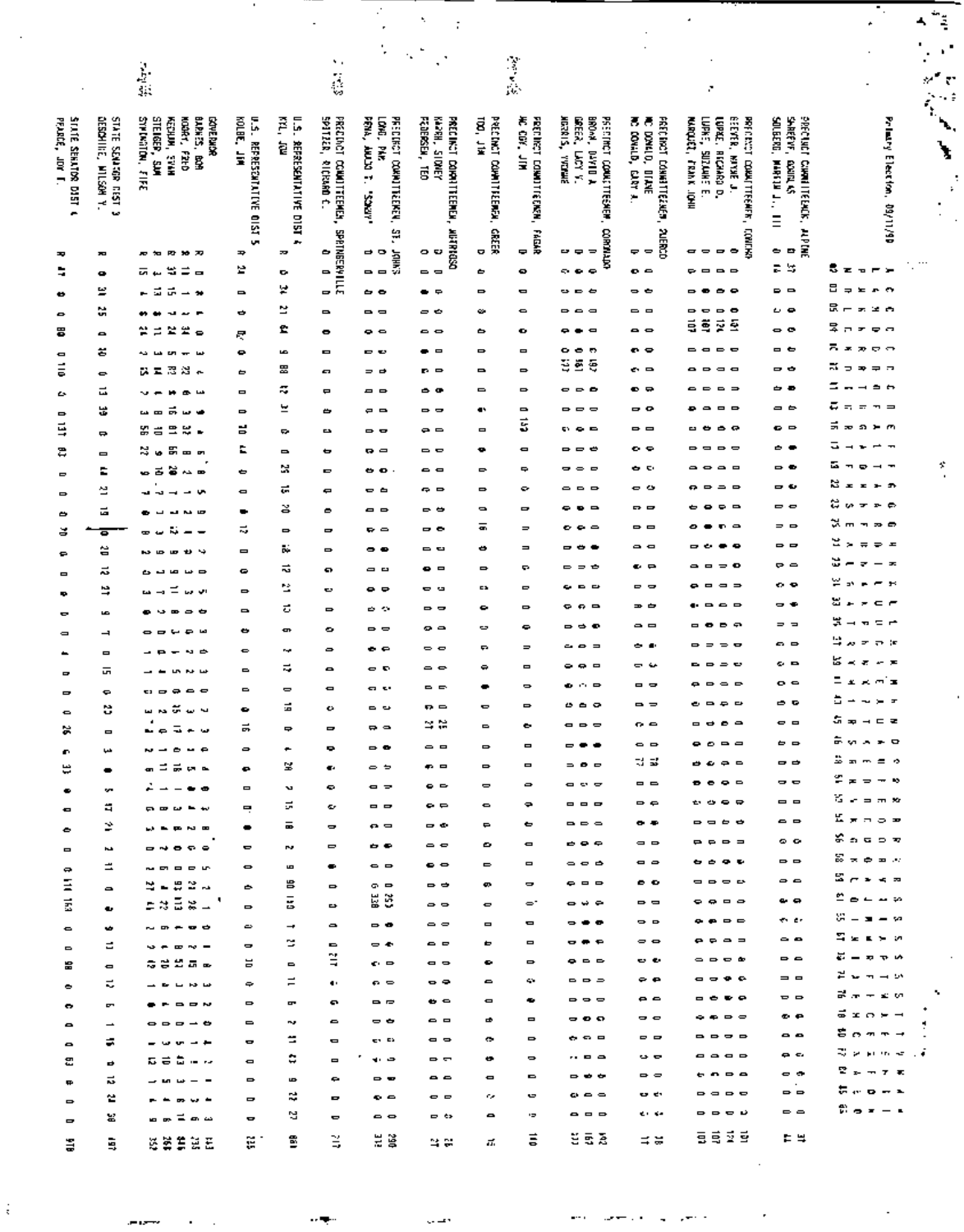|                                                                                                                                                                                                                                                                                                                                                                                                                                                                                                |                                                 |                                                           |                                                                                                                                                                                             |                                           |                                                   |                                                              |                                                           |                                           |                                       |                                                 |                                               | Ą.<br>$\blacksquare$<br>٠                                  | $\mathcal{I}_{\mathcal{I}_{\mathcal{I}}}$ |
|------------------------------------------------------------------------------------------------------------------------------------------------------------------------------------------------------------------------------------------------------------------------------------------------------------------------------------------------------------------------------------------------------------------------------------------------------------------------------------------------|-------------------------------------------------|-----------------------------------------------------------|---------------------------------------------------------------------------------------------------------------------------------------------------------------------------------------------|-------------------------------------------|---------------------------------------------------|--------------------------------------------------------------|-----------------------------------------------------------|-------------------------------------------|---------------------------------------|-------------------------------------------------|-----------------------------------------------|------------------------------------------------------------|-------------------------------------------|
|                                                                                                                                                                                                                                                                                                                                                                                                                                                                                                |                                                 |                                                           |                                                                                                                                                                                             |                                           |                                                   |                                                              |                                                           |                                           |                                       |                                                 |                                               |                                                            | ۰                                         |
|                                                                                                                                                                                                                                                                                                                                                                                                                                                                                                |                                                 |                                                           | $\frac{1}{2}$                                                                                                                                                                               |                                           |                                                   | 医产品                                                          |                                                           |                                           | ć,<br>ï                               |                                                 |                                               | .<br>تېمە                                                  |                                           |
|                                                                                                                                                                                                                                                                                                                                                                                                                                                                                                |                                                 |                                                           |                                                                                                                                                                                             |                                           |                                                   |                                                              |                                                           |                                           | ×                                     |                                                 |                                               |                                                            | 한<br>٦t,<br>4                             |
| PRECINCT CONNETTEENEN, EAGAR                                                                                                                                                                                                                                                                                                                                                                                                                                                                   | EROM, FADENTA (NI)                              | construers,                                               | COMSTABLE, PUERCO "NO CANDICATE"<br>CONSTARLE, ROMAN VALUEY THE CANDIBUTE<br>CLEAR OF THE SUFFAIND COURT "AO CAMBRIATE"<br>JUGGE OF THE SUPERIOR COURT "AO CAMBRIATE"<br>RABAN, TIM D. (KI) | control, ton<br>CARPORATION CORNESS FONES | <b>FARTIN, 000GLAS K.</b><br>STATE MENE BNSPECTOR | SHEL, ALICE "DIMO"<br>ntller, 609<br>SURRINTENTENT OF PUBLIC | <b>KET, TOT</b><br>CRUFORD, RICHURO E.<br>STATE IREASURER | ESSERSTEIN, DAVID<br>MODES, EXUM<br>THET. | ROTTAS, RAY<br>SEDRIVAN WEST AT STATE | ROSA, CHICA, 111<br>STATE REPRESENTATIVE DAST 4 | PECPIES, DIVIER<br>SING REPRESENTATIONE OCS 1 | Friesry Election, 19/11/90                                 |                                           |
| SLAGE, JESSIE A<br>GILLESSIF, ANNA<br><b>JAYL LUJJY QYIQ</b><br><b>HUSTED, JACK F.</b>                                                                                                                                                                                                                                                                                                                                                                                                         | MORLE, DAVID B.<br>PECENCI CONVERTEENES, ALPINE | JUSTICE OF THE PEACE,                                     | CONSTANTE, ST. JOHNS<br><b>MASSICE DE</b><br><b>JUSTICE OF</b><br><b>Barelant's OH.</b><br><b>WATICE OF</b>                                                                                 |                                           |                                                   |                                                              |                                                           | <b>JTTGGMFY GFNFRAL</b><br><b>STEVE</b>   |                                       |                                                 |                                               |                                                            | 4                                         |
|                                                                                                                                                                                                                                                                                                                                                                                                                                                                                                |                                                 |                                                           |                                                                                                                                                                                             |                                           |                                                   |                                                              |                                                           |                                           |                                       |                                                 |                                               |                                                            |                                           |
|                                                                                                                                                                                                                                                                                                                                                                                                                                                                                                |                                                 |                                                           | THE PENCE,                                                                                                                                                                                  |                                           |                                                   |                                                              |                                                           |                                           |                                       |                                                 |                                               |                                                            |                                           |
|                                                                                                                                                                                                                                                                                                                                                                                                                                                                                                |                                                 |                                                           |                                                                                                                                                                                             |                                           |                                                   |                                                              |                                                           |                                           |                                       |                                                 |                                               |                                                            |                                           |
| <b>Ser</b><br>- -<br>$\blacksquare$                                                                                                                                                                                                                                                                                                                                                                                                                                                            | n                                               | TEEE ACS POS "HO CANDICATE"<br>TEFE NOS PAS "IN CANDINAT" | THE PEALE, PUSICO "MA CANDIDATE"<br>THE PEACE, ANNO VALLEY TWO CANDICATE<br>۳,<br>×                                                                                                         | Ŧ                                         | æ                                                 | **                                                           | 8,3010.<br>æ                                              | 77<br>æ<br>æ                              | ᆓ                                     | ᆓ                                               | æ                                             |                                                            |                                           |
| o<br>R.O                                                                                                                                                                                                                                                                                                                                                                                                                                                                                       | ۳,<br>$\blacksquare$                            |                                                           | SHKS ON SHKS<br>۰                                                                                                                                                                           | c                                         | ۵                                                 | <b>INSTRUCTION</b><br>z t                                    | 설설                                                        | ៵<br>ž.<br>帚                              | 9                                     | t.                                              | 0                                             | 叧<br>ta per<br>$\mathbf{x}$<br>Ð<br>$\mathbf{r}$           |                                           |
| $\Rightarrow$<br>$\blacksquare$<br>$\blacksquare$                                                                                                                                                                                                                                                                                                                                                                                                                                              | $\blacksquare$                                  |                                                           | D                                                                                                                                                                                           | å                                         | ٥                                                 | 검<br>≃                                                       | a e                                                       | z<br>ನ<br>$\blacksquare$                  | 는                                     | ÷                                               | 4                                             | e<br>Ð<br>Φ<br>$\equiv$<br>$\bullet$                       |                                           |
| Δ<br>--                                                                                                                                                                                                                                                                                                                                                                                                                                                                                        | - -                                             |                                                           | $\Rightarrow$                                                                                                                                                                               | x                                         | ×                                                 | 4 ≌                                                          | ದ ಕ                                                       | ä<br>$\equiv$<br>œ.                       | ≥                                     | ᇰ                                               | ×                                             | æ<br>$=$ $\Box$<br>$\overline{r}$                          |                                           |
| $\bullet$<br>۰                                                                                                                                                                                                                                                                                                                                                                                                                                                                                 | . .                                             | x                                                         | E,                                                                                                                                                                                          | 岊                                         | ಡ                                                 | ង ង                                                          | £,<br>۵                                                   | с<br>×<br>x                               | 呂                                     | ᇋ                                               | c                                             | g<br>2000<br>D                                             |                                           |
| $\Rightarrow$<br>$\overline{a}$                                                                                                                                                                                                                                                                                                                                                                                                                                                                | $\blacksquare$<br>$\Rightarrow$                 |                                                           | $\bullet$                                                                                                                                                                                   | Ξ<br>ë                                    | ç<br>ā                                            | െ പ<br>보 없                                                   | ٠<br>$\mathbf{r}$<br>÷.                                   | ٮ<br><b>Sec.</b><br>B<br>ین<br>₩          | B<br>옲                                | $\blacksquare$<br>9                             | ã                                             | ö<br>э.<br>9D<br>ລຕ<br>≂                                   |                                           |
| $\blacksquare$<br>-                                                                                                                                                                                                                                                                                                                                                                                                                                                                            |                                                 |                                                           | ÷                                                                                                                                                                                           | Ė                                         | ⋣                                                 | ⊶ ⊶                                                          | ÷<br>s.<br>-4                                             | ٠<br>÷                                    | õ                                     | $\Rightarrow$                                   | $\bullet$<br>ᄇ                                | $\blacksquare$<br>$\mathbf{r}$<br>ನರ<br>Ξ<br>$\sim$ $\sim$ |                                           |
| $\bullet$<br>o<br>$\blacksquare$<br>$\blacksquare$<br>$\Rightarrow$<br>$\blacksquare$                                                                                                                                                                                                                                                                                                                                                                                                          | e =                                             |                                                           | $\bullet$<br>٠                                                                                                                                                                              | Ċ,                                        | ы                                                 | 4<br>긂                                                       | Ξ<br>×                                                    | ᆱ<br>듮<br><b>Let</b>                      | 는                                     | $\qquad \qquad \blacksquare$                    | ×                                             | 급<br>÷<br>э,<br>n <sub>q</sub>                             |                                           |
| Ē<br>å<br>φ<br>圕                                                                                                                                                                                                                                                                                                                                                                                                                                                                               | e o                                             |                                                           | $\blacksquare$                                                                                                                                                                              | ē                                         | ä                                                 | ă<br>È.                                                      | ÷<br>ន                                                    | ×<br>로<br>咢                               | ă                                     | ∸<br>Ξ                                          | ۰                                             | 금<br>53<br>$=$ $-$<br>$\overline{\phantom{a}}$             |                                           |
| $\bullet$ $\bullet$ $\circ$                                                                                                                                                                                                                                                                                                                                                                                                                                                                    | <b>G</b><br>¢                                   |                                                           | ۰                                                                                                                                                                                           | ನ                                         | B                                                 | ă<br>멿                                                       | 55                                                        | 띕<br>≘<br>브                               | 冨                                     | s                                               |                                               | s                                                          |                                           |
| ,                                                                                                                                                                                                                                                                                                                                                                                                                                                                                              | - -                                             |                                                           | $\blacksquare$                                                                                                                                                                              | ö,                                        | â                                                 | 쓴<br>ᇙ                                                       | ធង                                                        | ×<br>ಸ<br>$\overline{a}$                  | 쓾                                     | $\blacksquare$                                  | ŝ                                             | $\overline{\phantom{0}}$<br><b>T</b><br>$\blacksquare$     |                                           |
| ---                                                                                                                                                                                                                                                                                                                                                                                                                                                                                            | $\blacksquare$                                  |                                                           | ٠                                                                                                                                                                                           | ٥                                         | ×                                                 | ∍<br>œ                                                       | 3 G                                                       | ᇹ<br>C.<br>KD.                            | ×                                     | $\Rightarrow$                                   | N,<br>≌                                       | ٧<br>$\mathbf x$<br>$\equiv$<br>⇒<br>$\mathbf{r}$<br>ಜ     |                                           |
| ٠<br>n =                                                                                                                                                                                                                                                                                                                                                                                                                                                                                       | ÷                                               |                                                           | ں                                                                                                                                                                                           | B                                         | ≌                                                 | கக்                                                          | ≆ ص<br>÷                                                  | un.<br>P.A<br>F<br>LP.                    | ≈<br>ᇛ                                | $\blacksquare$<br>×                             | Φ                                             | ÷.<br>主科中<br>x<br>$\Rightarrow$ $\Rightarrow$<br>₩<br>F    |                                           |
| $\blacksquare$<br>$\Rightarrow$                                                                                                                                                                                                                                                                                                                                                                                                                                                                | -<br>$\equiv$                                   |                                                           | $\Rightarrow$                                                                                                                                                                               | ≈<br>≃                                    | Ξ<br>景                                            | ∽ະ<br>÷,<br>G                                                | ×,<br>≂                                                   |                                           | ₹                                     | ٠                                               | S                                             | ¥.,<br>ಾ ಹ<br><b>G</b>                                     |                                           |
| $\sim$ $\Box$                                                                                                                                                                                                                                                                                                                                                                                                                                                                                  | $\blacksquare$                                  |                                                           | ۰<br>0                                                                                                                                                                                      | ⋣                                         | ᇟ                                                 | ᆠᅞ                                                           | Ŗ<br><b>z</b>                                             | łА.                                       | ಸ                                     | ۰                                               | ÷,                                            | ж.                                                         |                                           |
| $\blacksquare$<br>e<br>٠                                                                                                                                                                                                                                                                                                                                                                                                                                                                       | అ<br>▭<br>-                                     |                                                           | Ξ                                                                                                                                                                                           | ¥                                         | ×                                                 | ಪ ತೆ                                                         | a a                                                       | =<br>说<br>en.                             | 22                                    | $\Rightarrow$                                   | ×                                             | r<br>$\overline{\phantom{m}}$<br>$\overline{\phantom{a}}$  |                                           |
| $\Rightarrow$ $\Rightarrow$<br>⇔                                                                                                                                                                                                                                                                                                                                                                                                                                                               | ۰<br>$\equiv$                                   |                                                           | $\blacksquare$                                                                                                                                                                              | Ξ                                         | ŏ                                                 | $\overline{\phantom{a}}$<br>ىت                               | ᆂᅜ                                                        | $\sim$<br><b>Sept</b>                     | ᇹ                                     | $\Rightarrow$                                   | $\blacksquare$                                | Ŀ,<br>$\equiv$                                             |                                           |
| $\blacksquare$                                                                                                                                                                                                                                                                                                                                                                                                                                                                                 | o                                               |                                                           | $\equiv$                                                                                                                                                                                    | دە                                        | œ                                                 | S<br>÷                                                       | س ي.                                                      | $\blacksquare$                            | ø                                     | $\equiv$                                        | ٠                                             | ٣<br>ч. т<br>≂                                             |                                           |
| $\bullet$                                                                                                                                                                                                                                                                                                                                                                                                                                                                                      | - -                                             |                                                           |                                                                                                                                                                                             | P.                                        | ь.                                                | $\sim$ $-$                                                   |                                                           |                                           | w                                     | $\blacksquare$                                  | Φ<br>÷                                        | ₩<br><b>OB</b><br>$\blacksquare$<br>∗<br>s                 |                                           |
| - -                                                                                                                                                                                                                                                                                                                                                                                                                                                                                            | $\Rightarrow$<br>Ð                              |                                                           | $\overline{a}$                                                                                                                                                                              | σ                                         | 5                                                 | ᇚᆯ                                                           | ທ ຫ                                                       | œ<br>œ<br>$\ddot{\phantom{1}}$            | ದ<br>Ξ                                | بيه<br>P                                        | c.                                            | J.<br>$\equiv$<br>٠                                        |                                           |
| $\sim$ $\sim$                                                                                                                                                                                                                                                                                                                                                                                                                                                                                  | C 11                                            |                                                           | ᆸ                                                                                                                                                                                           | cэ<br>M                                   | $\overline{a}$<br>₩                               | ິ<br>a a                                                     | . .<br>₩<br>م                                             | 0<br>ಜ<br>⋍                               | ₹                                     | ⇔                                               | N                                             | ٥                                                          |                                           |
| $\bullet$ $\bullet$<br>- 0                                                                                                                                                                                                                                                                                                                                                                                                                                                                     | . .                                             |                                                           | ٠                                                                                                                                                                                           | õ.                                        | 중                                                 | ≅ ب                                                          | ಕ ಕ                                                       | <b>. .</b>                                | 5ż<br>ىما                             |                                                 |                                               | ÷                                                          |                                           |
| ----                                                                                                                                                                                                                                                                                                                                                                                                                                                                                           | $\sim$ $\sim$<br>e e                            |                                                           | ٠                                                                                                                                                                                           | e.                                        | w                                                 | دی ہے                                                        | 59.59                                                     | ت ک پ                                     | حما                                   | ٠                                               | na.                                           | 통해 시계적                                                     |                                           |
| $- + - -$<br>$\bullet$ $\bullet$ $\bullet$                                                                                                                                                                                                                                                                                                                                                                                                                                                     | - ⊶                                             |                                                           | $\bullet$                                                                                                                                                                                   | ь                                         | 님                                                 | ≠ ೫                                                          | 용 정                                                       | せるめ                                       | 営                                     | ч                                               | $\blacksquare$                                | <b>&amp; a we e</b>                                        |                                           |
| $\bullet \bullet \bullet \bullet$                                                                                                                                                                                                                                                                                                                                                                                                                                                              | - -                                             |                                                           | ۰                                                                                                                                                                                           | L.                                        | u.                                                | - 5                                                          | $\omega =$                                                | $-$                                       | L.                                    | ٠                                               | b.                                            | មីទមកទ                                                     |                                           |
| .                                                                                                                                                                                                                                                                                                                                                                                                                                                                                              | $\bullet$                                       |                                                           | ۰                                                                                                                                                                                           | ×                                         | ÷.                                                | ᆠᅙ                                                           | = =                                                       | ចទត                                       | ÷.<br>运                               | o                                               | ≃<br>r                                        | ងនៃគមទ<br>មីនគតគ                                           |                                           |
| $\begin{array}{cccccccccccccc} \multicolumn{4}{c}{} & \multicolumn{4}{c}{} & \multicolumn{4}{c}{} & \multicolumn{4}{c}{} & \multicolumn{4}{c}{} & \multicolumn{4}{c}{} & \multicolumn{4}{c}{} & \multicolumn{4}{c}{} & \multicolumn{4}{c}{} & \multicolumn{4}{c}{} & \multicolumn{4}{c}{} & \multicolumn{4}{c}{} & \multicolumn{4}{c}{} & \multicolumn{4}{c}{} & \multicolumn{4}{c}{} & \multicolumn{4}{c}{} & \multicolumn{4}{c}{} & \multicolumn{4}{c}{} & \multicolumn{4}{c}{} & \$         | $\bullet$ $\bullet$                             |                                                           | $\epsilon$                                                                                                                                                                                  | ν.                                        | t.                                                | 本本                                                           | ೮ ಕ                                                       | دی ما ما<br>$- - - -$                     | $\overline{\phantom{a}}$              | $\Rightarrow$<br>$\bullet$                      | n.                                            | ង៉ឺ១=៦≫                                                    |                                           |
| $\sim$ $\sim$ $\sim$ $\sim$                                                                                                                                                                                                                                                                                                                                                                                                                                                                    | - *                                             |                                                           | ٠                                                                                                                                                                                           | $\tilde{\phantom{a}}$<br>급                | ç<br>5                                            | $ -$<br>ທ່                                                   | ia e<br>- ∸                                               | $\rightarrow$ $\sim$ $\sim$               | 급                                     | $\qquad \qquad \blacksquare$                    | Ξ                                             | အိန္ဇာနားဆ                                                 |                                           |
| $\bullet$ $\bullet$ $\bullet$                                                                                                                                                                                                                                                                                                                                                                                                                                                                  | - -                                             |                                                           | 6                                                                                                                                                                                           | 륲                                         | 喜                                                 | 三出                                                           | 55 E                                                      | ននង                                       | 褞                                     | 쎺                                               | $\blacksquare$                                | 5 - <b>-</b> - *                                           |                                           |
| $\begin{array}{cccccccccccccc} \circ & \bullet & \bullet & \bullet & \circ \end{array}$                                                                                                                                                                                                                                                                                                                                                                                                        | $\bullet$ $\circ$<br>$\bullet$ $\bullet$        |                                                           | $\Rightarrow$<br>Ξ                                                                                                                                                                          | ē                                         | E,                                                | a En                                                         | 出起                                                        | 8 3 J                                     | Ξ                                     | Ĕ                                               | $\Rightarrow$                                 | $\Sigma$ and $\rightarrow$ $\omega$                        |                                           |
| $\begin{array}{cccccccccccccc} \multicolumn{4}{c}{} & \multicolumn{4}{c}{} & \multicolumn{4}{c}{} & \multicolumn{4}{c}{} & \multicolumn{4}{c}{} & \multicolumn{4}{c}{} & \multicolumn{4}{c}{} & \multicolumn{4}{c}{} & \multicolumn{4}{c}{} & \multicolumn{4}{c}{} & \multicolumn{4}{c}{} & \multicolumn{4}{c}{} & \multicolumn{4}{c}{} & \multicolumn{4}{c}{} & \multicolumn{4}{c}{} & \multicolumn{4}{c}{} & \multicolumn{4}{c}{} & \multicolumn{4}{c}{} & \multicolumn{4}{c}{} & \$<br>---- | $\bullet$ $\circ$ $\circ$                       |                                                           | $\qquad \qquad \blacksquare$                                                                                                                                                                | $\overline{\mathcal{M}}$                  | $\equiv$                                          | <b>P. N.</b>                                                 | . .                                                       | ---                                       | ٠þ                                    | ۰                                               | ᇙ                                             | 5 – 2 – 0                                                  |                                           |
| $- - - -$                                                                                                                                                                                                                                                                                                                                                                                                                                                                                      | $\bullet$ $\circ$                               |                                                           | $\Rightarrow$                                                                                                                                                                               | ÷.                                        | ᇰ                                                 | 도 교                                                          | ده سا                                                     | <b>ច</b> ្ចេញ                             | ņ.                                    | na.                                             | 급                                             | ដី ≡ ≤ ⊨ ທ<br>급 _ ኤ ๑ ๑                                    |                                           |
| $\begin{array}{cccccccccccccc} \circ & \circ & \circ & \circ & \circ \end{array}$                                                                                                                                                                                                                                                                                                                                                                                                              | $\bullet$ $\bullet$                             |                                                           | ٠                                                                                                                                                                                           | 동                                         | $\cdot$ .                                         | ನ ಕಾ                                                         | 第 当                                                       | 四世出                                       | e<br>a                                | H,<br>$\bullet$                                 | $\Rightarrow$<br>÷                            | せいホール                                                      |                                           |
| <b>BODD</b>                                                                                                                                                                                                                                                                                                                                                                                                                                                                                    | $\mathbf{B}$                                    |                                                           | $\qquad \qquad \blacksquare$                                                                                                                                                                | ÷,                                        | Е                                                 | $\sim$ $\approx$<br>sa les                                   | $\sim$ $-$<br><b>N.P.</b>                                 | ಕಲ⊸<br>من سوريت                           | ç,                                    | w                                               | ÷                                             | គឺភក្តុងា                                                  |                                           |
| $\neg$ $\neg$ $\neg$                                                                                                                                                                                                                                                                                                                                                                                                                                                                           | $\sim$ $\sim$                                   |                                                           | $\Rightarrow$                                                                                                                                                                               | L<br>×,                                   | p.<br>$\overline{\phantom{a}}$                    | $\rightarrow$ $-$                                            | $ -$                                                      | $\qquad \qquad \blacksquare$              | -                                     | ÷                                               | ×.                                            | 를 エ n ㅠ -:                                                 |                                           |
| $-0.000$                                                                                                                                                                                                                                                                                                                                                                                                                                                                                       | $\blacksquare$<br>$\sim$ $\sim$                 |                                                           | ۰<br>$\qquad \qquad \blacksquare$                                                                                                                                                           | ᇹ                                         | ÷                                                 | " =                                                          | 두 국                                                       | ت مہ ⊏                                    | 5                                     | $\overline{ }$                                  | z                                             | ខេត្តក∸                                                    |                                           |
| $\begin{array}{cccccccccccccc} \circ & \circ & \circ & \circ & \circ \end{array}$<br>$\bullet$ $\circ$ $\circ$ $\circ$                                                                                                                                                                                                                                                                                                                                                                         | $\bullet$ $\bullet$                             |                                                           | $\overline{\phantom{0}}$                                                                                                                                                                    | 띩                                         | 耸                                                 | ದ ಬಿ                                                         | ೫ ದಿ                                                      | ೫ ಸ ೪                                     | s                                     | ۵                                               | ۰                                             | ធិត្តការ                                                   |                                           |
| $\bullet$ $\bullet$ $\bullet$                                                                                                                                                                                                                                                                                                                                                                                                                                                                  | $\bullet$ $\bullet$                             |                                                           | ۰                                                                                                                                                                                           | σī.                                       | r.                                                | $\frac{1}{2}$                                                | $\blacksquare$                                            | ∞ ಆ ≐                                     | 言                                     | $\blacksquare$                                  | ÷<br>$\approx$                                | មិត្តខុត<br>あんきーロ                                          |                                           |
| $\begin{array}{c} \bullet \bullet \bullet \bullet \end{array}$                                                                                                                                                                                                                                                                                                                                                                                                                                 | $\Rightarrow$ $\Rightarrow$                     |                                                           | ÷                                                                                                                                                                                           | ×.                                        | B                                                 | - 2                                                          | ≃ س                                                       | ಕ್ಕೂ                                      | х.<br>ж                               | $\Rightarrow$<br>c.                             | ≈                                             | 第四三十五                                                      |                                           |
| ----                                                                                                                                                                                                                                                                                                                                                                                                                                                                                           | ິ                                               |                                                           | $\bullet$                                                                                                                                                                                   | ×                                         | m                                                 | a ¤                                                          | ನ ≈                                                       | ಕನೂ                                       |                                       |                                                 | 띂                                             |                                                            |                                           |
| ☎ 淸 명 호                                                                                                                                                                                                                                                                                                                                                                                                                                                                                        | - 3                                             |                                                           | ă                                                                                                                                                                                           | Ē.                                        | ı                                                 | 출출                                                           | 象質                                                        | 普魯當                                       | ē                                     | Ē,                                              |                                               |                                                            |                                           |
|                                                                                                                                                                                                                                                                                                                                                                                                                                                                                                |                                                 |                                                           |                                                                                                                                                                                             |                                           |                                                   |                                                              |                                                           |                                           |                                       |                                                 |                                               |                                                            |                                           |

۰.

 $\blacksquare$